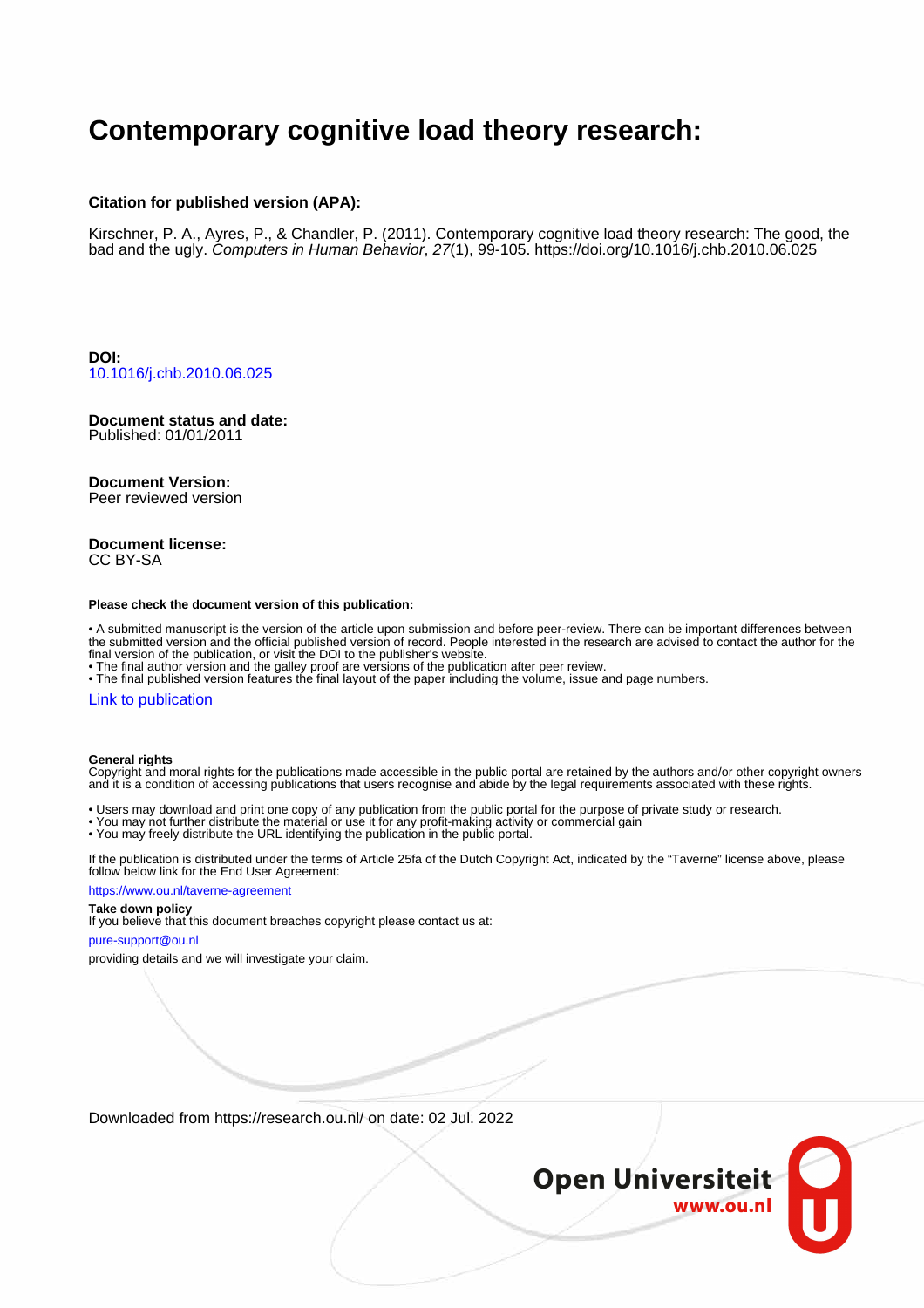Contemporary Cognitive Load Theory Research: The Good, the Bad and the Ugly Paul A. Kirschner<sup>1\*</sup>, Paul Ayres<sup>2</sup>, Paul Chandler<sup>3</sup>

<sup>1</sup> Centre for Learning Sciences and Technologies, Open University of the Netherlands

<sup>2</sup> School of Education, University of New South Wales, Australia

<sup>3</sup> Faculty of Education, Wollongong University, Australia

\* Correspondence can be sent to Paul A. Kirschner, Centre for Learning Sciences and Technologies (CELSTEC), Open University of the Netherlands, Valkenburgerweg 177, 6419AT Heerlen, The Netherlands. E-mail: paul.kirschner@ou.nl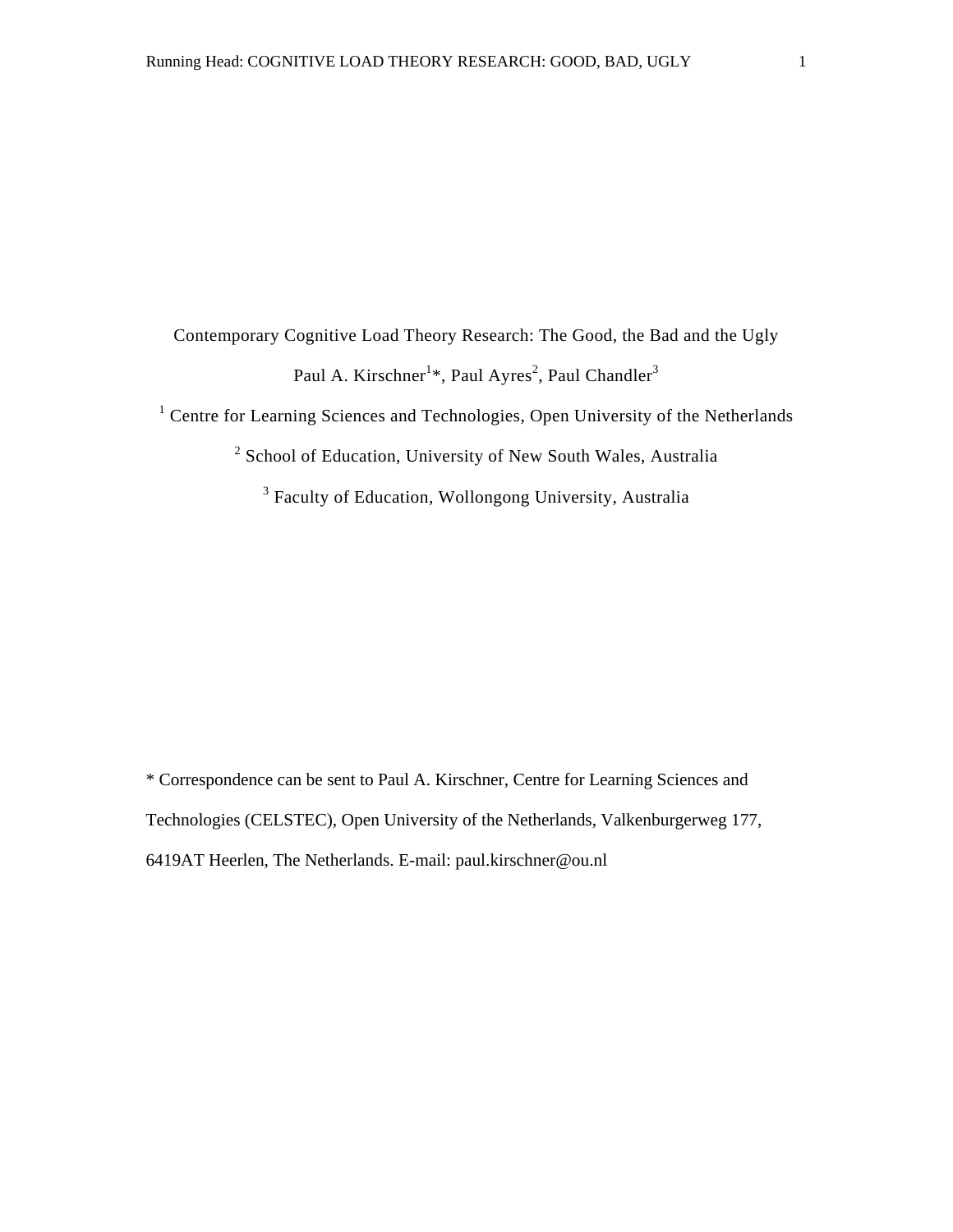# Abstract

This paper reviews the 16 contributions of the special issue entitled *Current Research in Cognitive Load Theory.* Each paper is briefly summarized and some critical comments made. The overall collection is then discussed in terms of the positive contributions they make to the field of learning and instruction, and cognitive load theory in particular (the *good*), as well as problematical issues such as unresolved explanations and conflicting results (the *bad*) and the special case of measuring cognitive load (the *ugly*).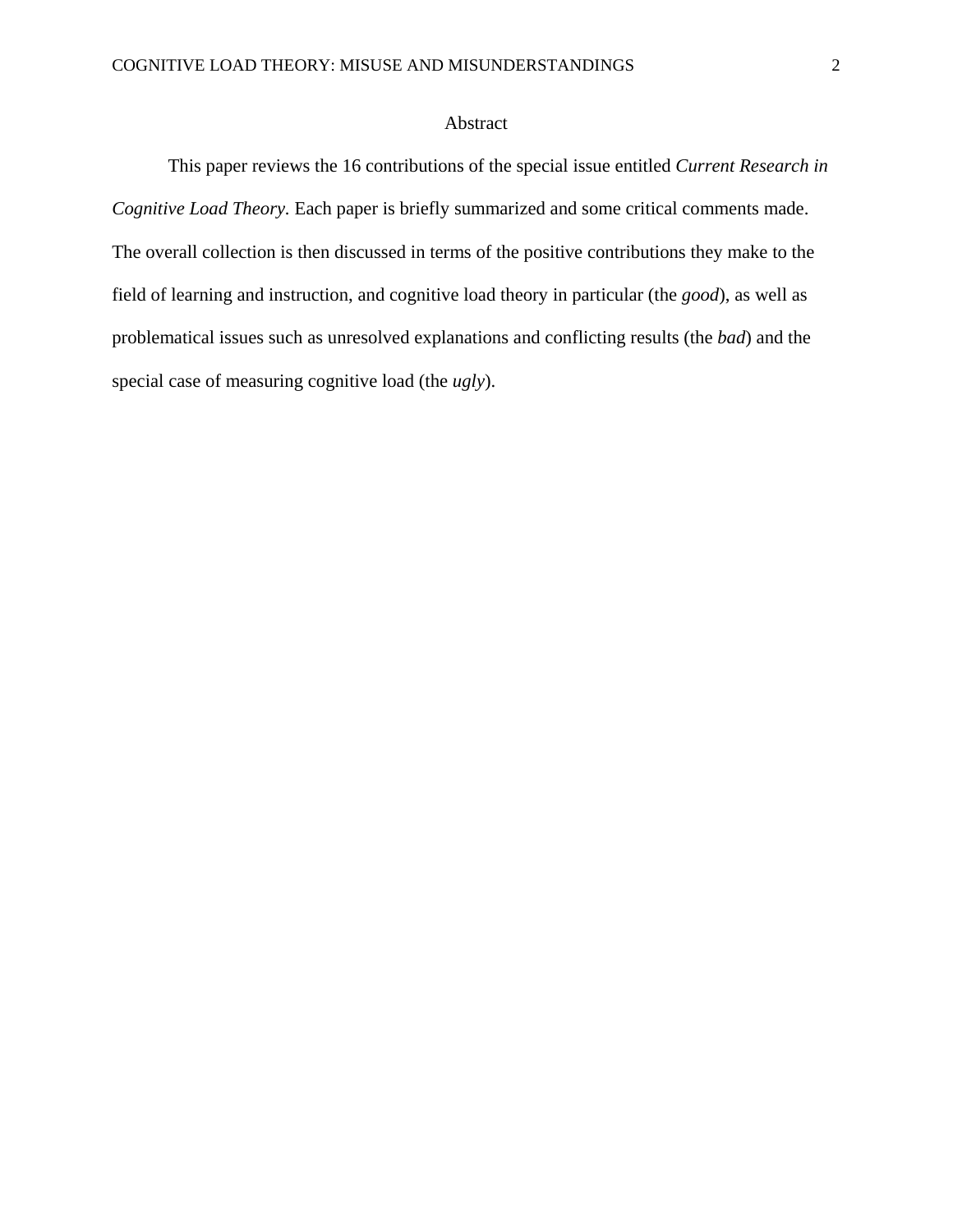Contemporary Cognitive Load Theory Research: The Good, the Bad and the Ugly

Since its development in the 1980's, cognitive load theory (CLT) has identified many effects such as worked examples, temporal and spatial split-attention, redundancy, modality and expertise reversal (for summaries see Sweller, 1999; Van Merriënboer & Ayres, 2005; Van Merriënboer & Sweller, 2005) that influence instructional design. The papers in this special issue show the broadening of the research base and indicate the variety of research groups studying CLT. This article discusses 16 studies which are based on the  $3<sup>rd</sup>$  Internal Conference on Cognitive Load Theory in Heerlen, the Netherlands. They represent a cross-section of contemporary research into CLT. We have utilized the well-known colloquialism the *good, the bad and the ugly*, in the title, as it provides a useful framework to sums up our observations on the papers. There are very positive aspects to the studies particularly the focus on well conceptualized random controlled studies which measure learning outcomes. It is an unfortunate reality that the field of cognition and learning continues to lack from evidenced based theory driven research and the current studies provides an ongoing valuable contribution to the field. There also some issues that we consider more problematic and require attention to ensure the future quality of cognitive load research. We have grouped the papers together into three sections, which we have called: a) learning in complex environments, b) learner control and choice; and c) animated and multimedia instruction. We start our discussion by reviewing each individual paper, and conclude by identifying the different issues that could be considered the good, the bad and the ugly of the current papers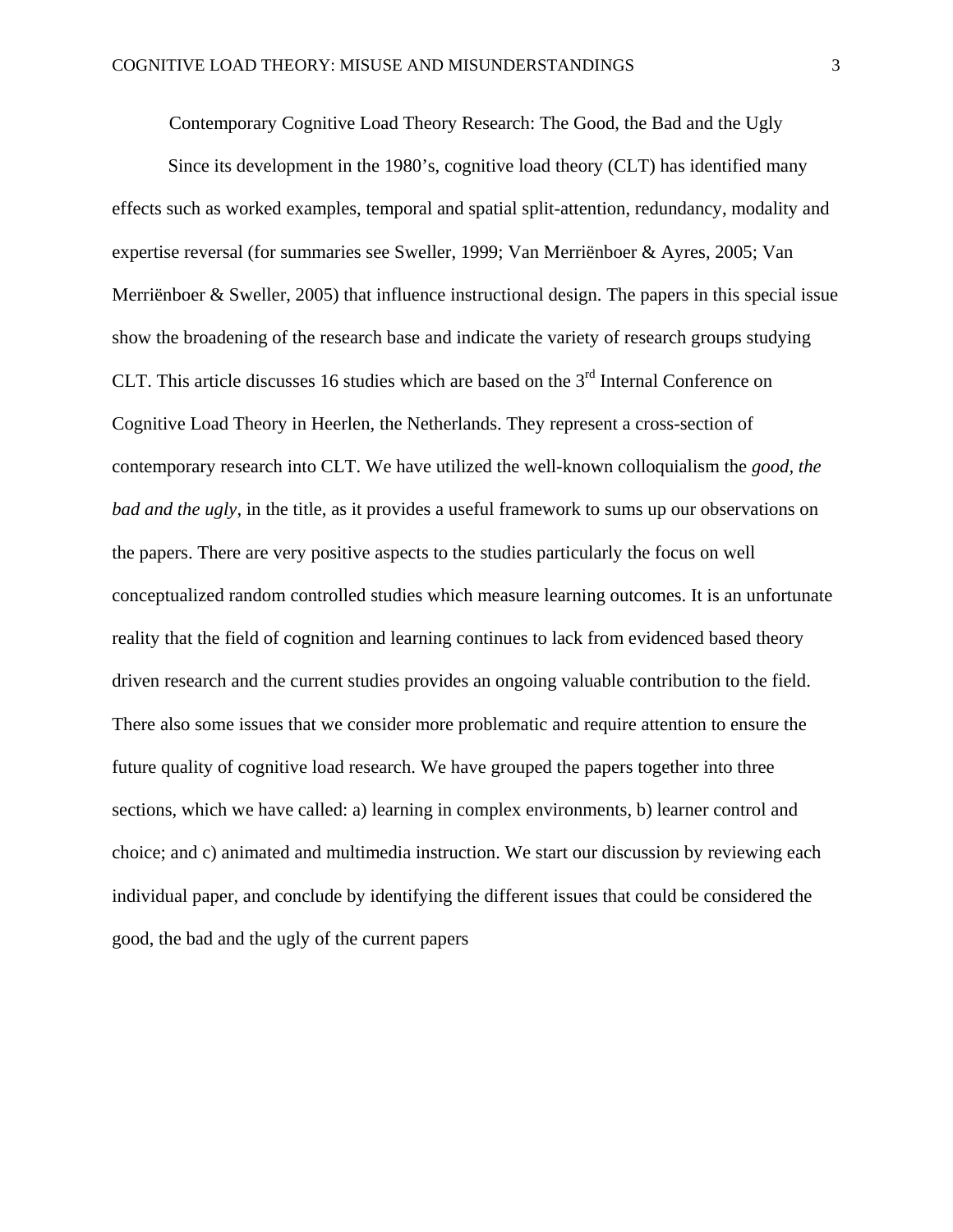### Individual Paper Summaries and Discussions

# *Learning in Complex Environments*

As society and work environments become more interconnected and complex, it is increasingly relevant that cognition and learning research is carried out in environments that 'mirror' the complexity of the real world. One of the major strengths of cognitive load research over the years is that it has increasingly focused on complex learning environments and real life school and industry settings (Chandler & Sweller, 1991, 1992, 1996; Ward & Sweller, 1990). The first set of contributions to this special issue all deal in one way or another with learning and instruction in complex environments.

The contribution by Schwonke, Renkl, Salden, and Aleven (this issue) investigated the effects of different ratios of worked solution steps (high assistance) and to-be-solved problem steps (low assistance) on cognitive skill acquisition in geometry using a cognitive tutor. Based on the *Assistance Dilemma* (see Koedinger & Aleven, 2007), they assumed an inverted U-shaped relation between the number of worked-steps and learning outcomes with neither the highest proportion of guidance (i.e., many worked steps with little problem solving practice) nor the lowest proportion would be optimal for learning. The authors assume in their research that they can directly assess extraneous load by asking learners how difficult it was to study or solve the problems. We will return to this in the discussion further on in this article. In agreement with P. A. Kirschner, Sweller and Clark (2006), the authors found that problem solving induced more extraneous cognitive load than example based learning–irrespective of the ratio of worked steps and to-be-solved steps. Together with a pattern of substantial negative correlations between extraneous load and learning outcomes, this corroborated the notion that the worked-example effect is based upon reduction of extraneous load.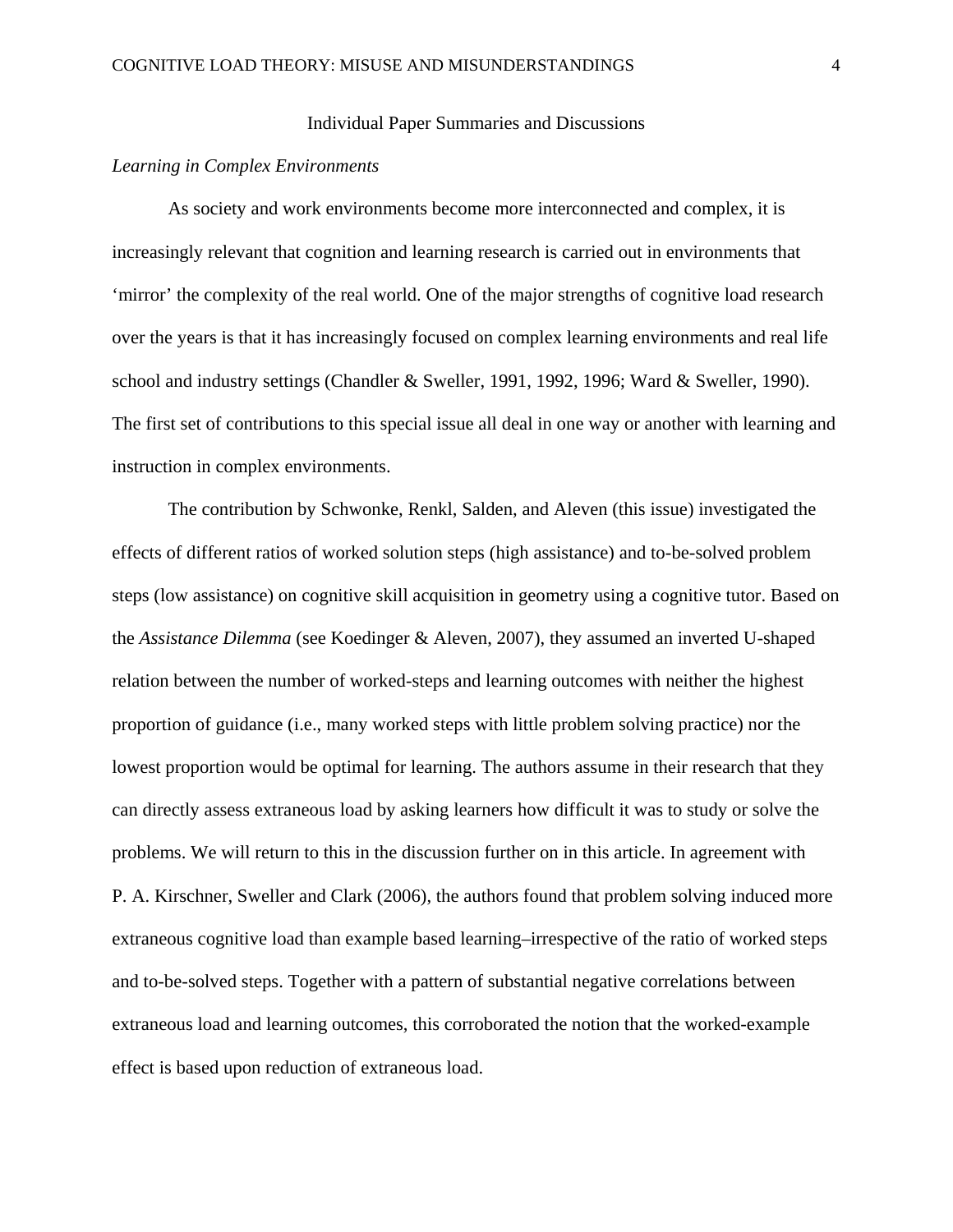Kalyuga and Hanham (this issue) researched whether learning flexible problem-solving skills could be enhanced by explicitly instructing learners in generalized forms of schematic knowledge structures applicable to a greater variety of problems. They reasoned that such structures direct learner attention toward essential characteristics of novel problems and be associated with top-down types of transfer (Bassok & Holyoak, 1993). To this end they propose a general schematic framework for describing different man-made products in technical domains based upon the assumption that technical objects can be characterized by their functions / purpose, the processes utilized in their operation, and their internal structure; the *functionsprocesses-structures (FPS) framework*. Kalyuga and Hanham compared direct instruction in the FPS schematic framework with a conventional format without explicit schema-based instruction. The schema-based instruction used two alternative procedures, a gradual hierarchical multilevel introduction of the FPS schema and a single-level introduction. The differences between the three formats were not significant on a retention test but were significant for transfer, where the hierarchically structured condition performed marginally better (i.e., not significant) than both other groups. They speculate that the results indicated that there was a "possible effect of enhancing learner abilities in handling relatively new (transfer) problems" when explicit instruction via the FPS schema was used.

Berthold, Röder, Knörzer, Kessler, and Renkl (this issue) studied whether and to what extent *explanation prompts* as an instructional support feature induce active processing while at the same time looking at whether, as Sweller (2006) states, they take cognitive load to the upper limit of working memory capacities when learning with complex learning materials. Their contribution to this issue continues Berthold, Eysink, and Renkl's (2009) work on using explanation prompts to focus the processing of concepts to the field of procedural learning. To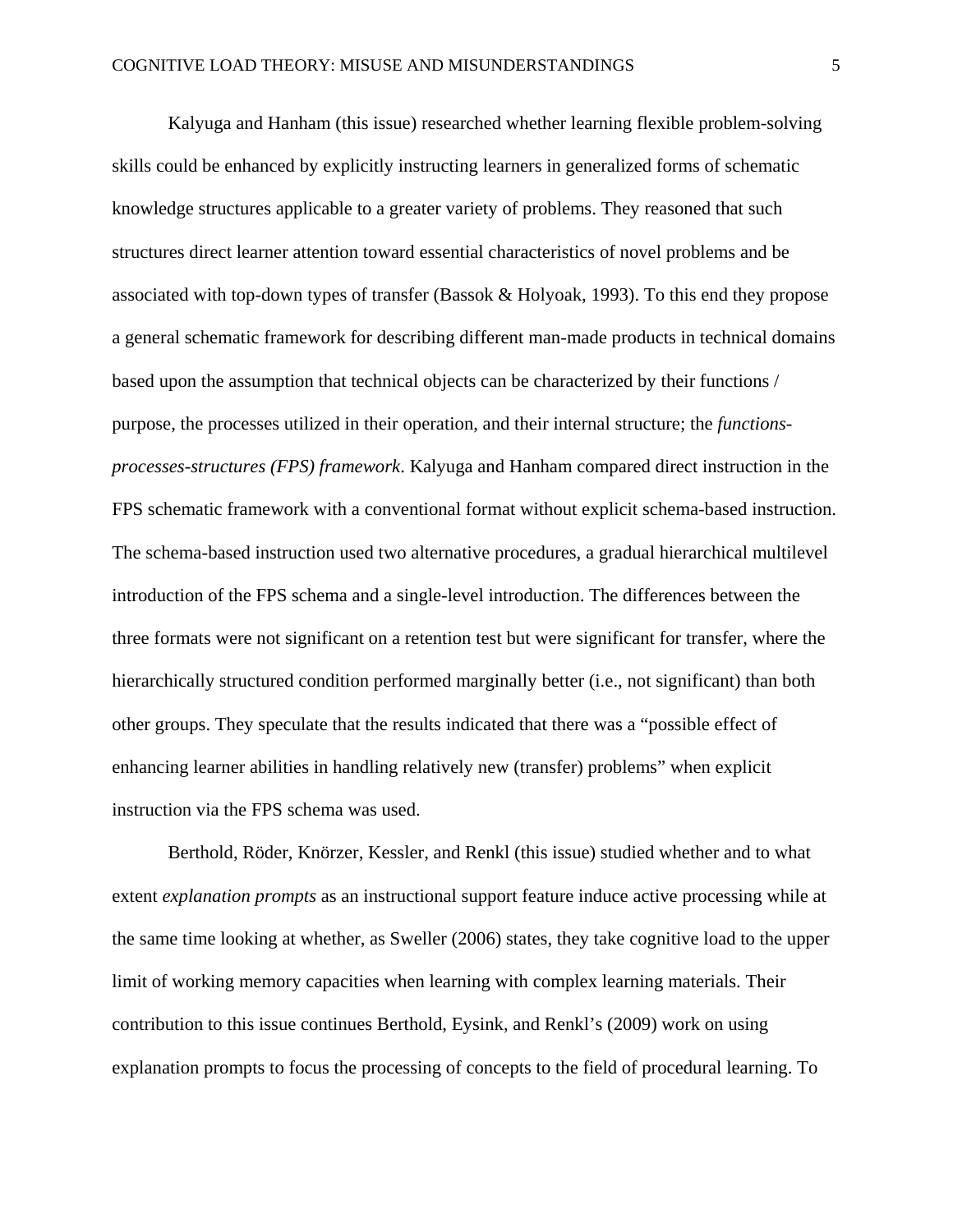this end, they studied the positive and negative effects of conceptually-oriented explanation prompts in a complex e-learning module on learning outcomes (i.e., conceptual and procedural knowledge), learning processes (i.e., prompts responses and annotations), and cognitive load (i.e., intrinsic and extraneous load). They found that explanation prompts had a positive effect on both the quantity and quality of explanations during learning, but that the prompts also prevented learners from considering necessary arithmetical operations during learning, thereby, hindering acquisition of procedural knowledge. They call this the *double-edged* effect of using prompts.

While modern education strongly advocates working in groups and collaborative learning environments, very little research actually moves beyond fuzzy "feel good" explanations as to how and why group learning can be beneficial. The work of F. Kirschner, Paas and Kirschner (this issue) distinguishes itself from much of the field by examining the cognitive underpinnings of collaborative learning. Their contribution to this issue continues their earlier work (F. Kirschner, Paas & Kirschner, 2009) which examined the interaction between complexity and group learning. In a nutshell, F. Kirschner et al.'s (this issue) research found that the efficiency of group learning is tempered by information complexity (referred to as element interactivity within cognitive load theory). Quite simply, when learning material is low in complexity, individual learning is superior. However, when learning complex information collaborative learning is more effective than individual learning. They confirm the "group" effect with mathematics based material. Both performance and cognitive load measures confirm their hypotheses. The result is significant in that it indicates that the "group" effect may have a degree of robustness and generality across disciplines. Interestingly, the authors propose that selfefficacy expectations (or more precisely collaborative collective efficacy) may be a meditating factor involved with the group effect. They suggest that when groups work together on complex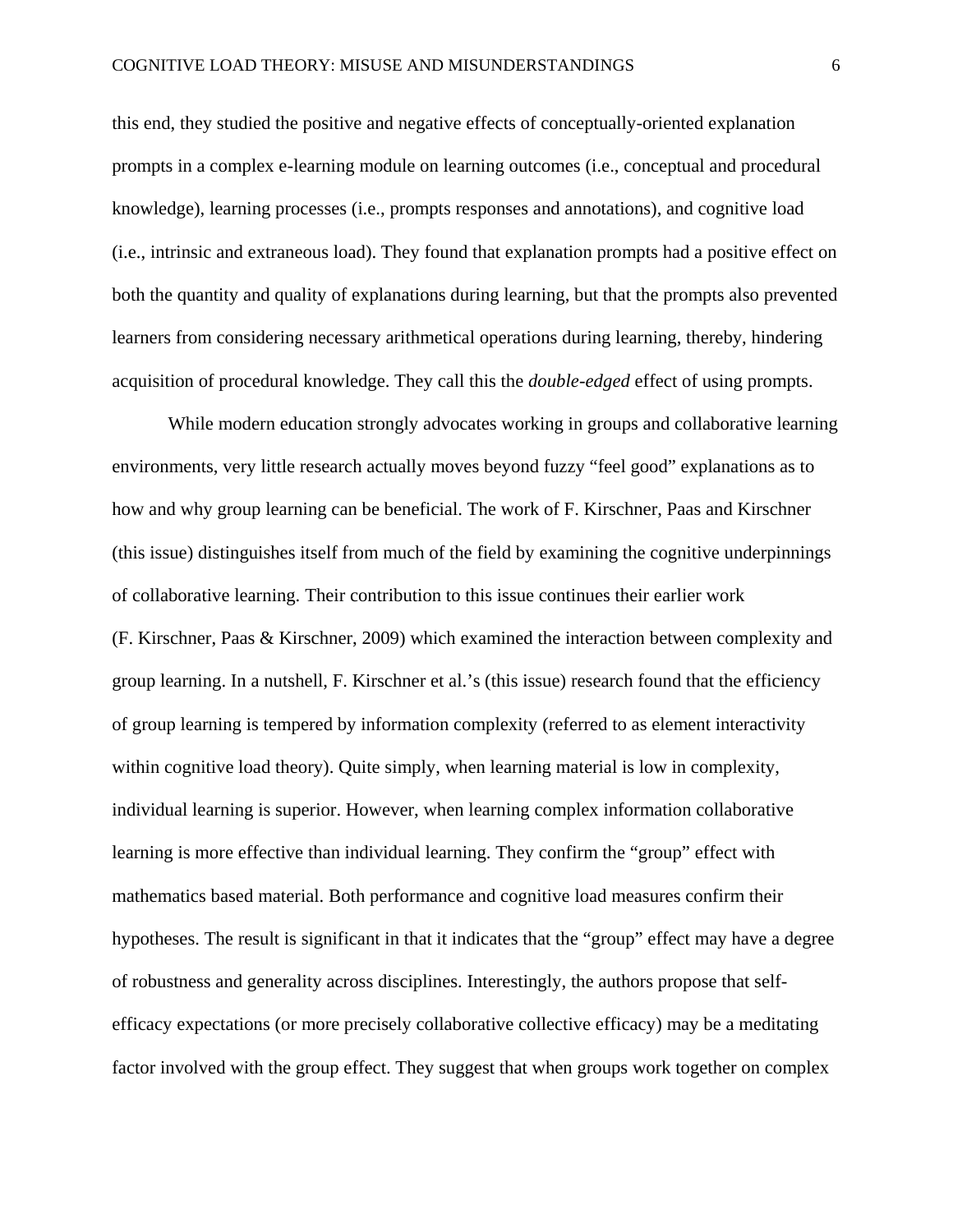instructions they have a heightened level of confidence in their ability, as they are aware they can spread working memory load amongst other members of the group. This interpretation of the results while interesting is at this stage speculative and requires further research including incorporating measures of collective efficacy (Hanham & McCormick, 2009). However, it is apparent from this paper and previous work that group learning is proving to be a promising vein of research for cognitive load theory. In addition, the research has the potential to build research bridges between purely cognitive and motivational understandings of group learning.

### *Learner Control and Choice*

Giving learners control of their learning environments is quite a seductive prospective. The move from instructor based to student controlled learning environments certainly has much inherent appeal. Though the last decade has seen a strong global push in this direction at all levels of education, the empirical realities of this push are a little different. While some learners benefit from learner control others struggle greatly (Kopcha & Sullivan, 2007; Katz & Assor, 2007). As Corbalan, Kester and Van Merriënboer (this issue) so concisely note, "[T]oo much control causes cognitive overload and even experts might experience difficulties in selecting, sequencing and pacing huge amounts of information". The discussion of the following papers will examine studies that focus on the role of learner control and provided much needed evidenced based guidelines for their use in education.

Within a CLT framework, research has consistently shown that while high knowledge learners and advanced learners may benefit from student control formats, less experienced learners flounder due to the heavy cognitive load requirements of unstructured learner-controlled environments. Extensive research within the expertise reversal paradigm effect (see Kalyuga, Chandler & Sweller, 1998; Kayluga & Sweller, 2005; Kayluga, 2007) has established that the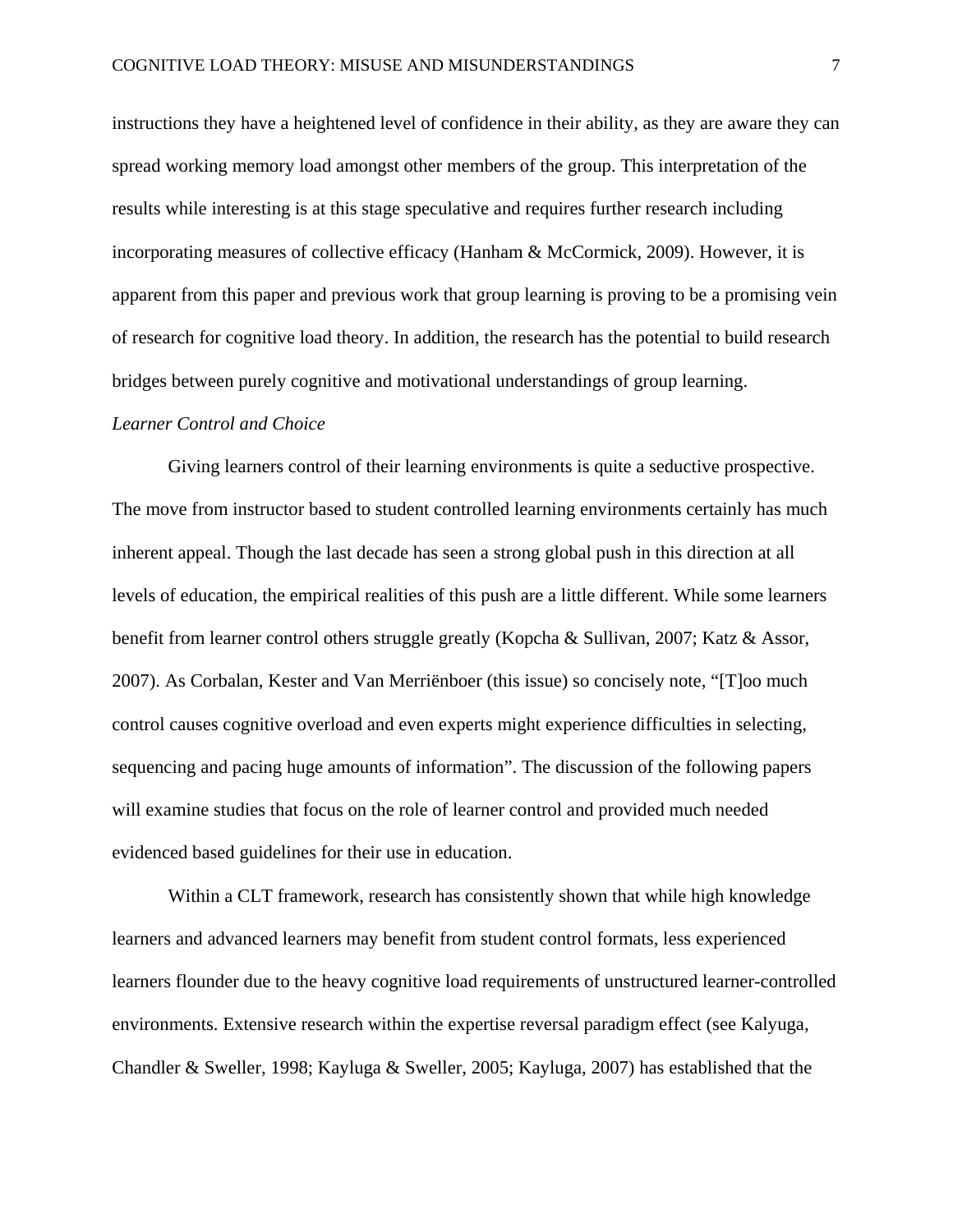level of expertise is the key factor mediating the use of control in learning environments. The higher the expertise the more effective learner control is.

Using a cognitive load framework, Mihalca, Salden, Corbalan, Paas and Miclea (this issue) examined the role of learner control on performance and instructional efficiency using a genetics training program. In their study comparing three types of instruction (i.e., non-adaptive program control, adaptive program control, and learner control), they predicted that adaptive control would be more effective than both other groups as it better met the needs of learners than program control and was less load bearing than learner controlled environments. While there is some evidence that adaptive control was effective in terms of instructional efficiency the results did not generalize to test-performance measures (near or far transfer). While the study showed considerable promise for embedding adaptive program control into technology based instruction, there is a clear need to tease out the testing issues and replicate this work.

Schwamborn, Thillmann, Opfermann, and Leutner (this issue) investigated the potential benefits of utilizing learner generated and instructor provided illustrations with textual science based instructions. Utilizing CLT, they predicted that both learner and instructor generated computer illustrations would be advantageous for learning. Results indicated that instructor generated illustrations aided comprehension and understanding of science materials and led to less cognitive load and lower perceived task difficulty. Learner generated illustrations did not seem to be as effective. The findings were consistent with CLT and demonstrated that for inexperienced students, generating their own illustrations may impose excessive cognitive load and reduce learning. As the authors point out, this work needs to be extended with more experienced students where the results may turn out differently. Their work again demonstrates the instructional danger of introducing learner control too early in the learning process. This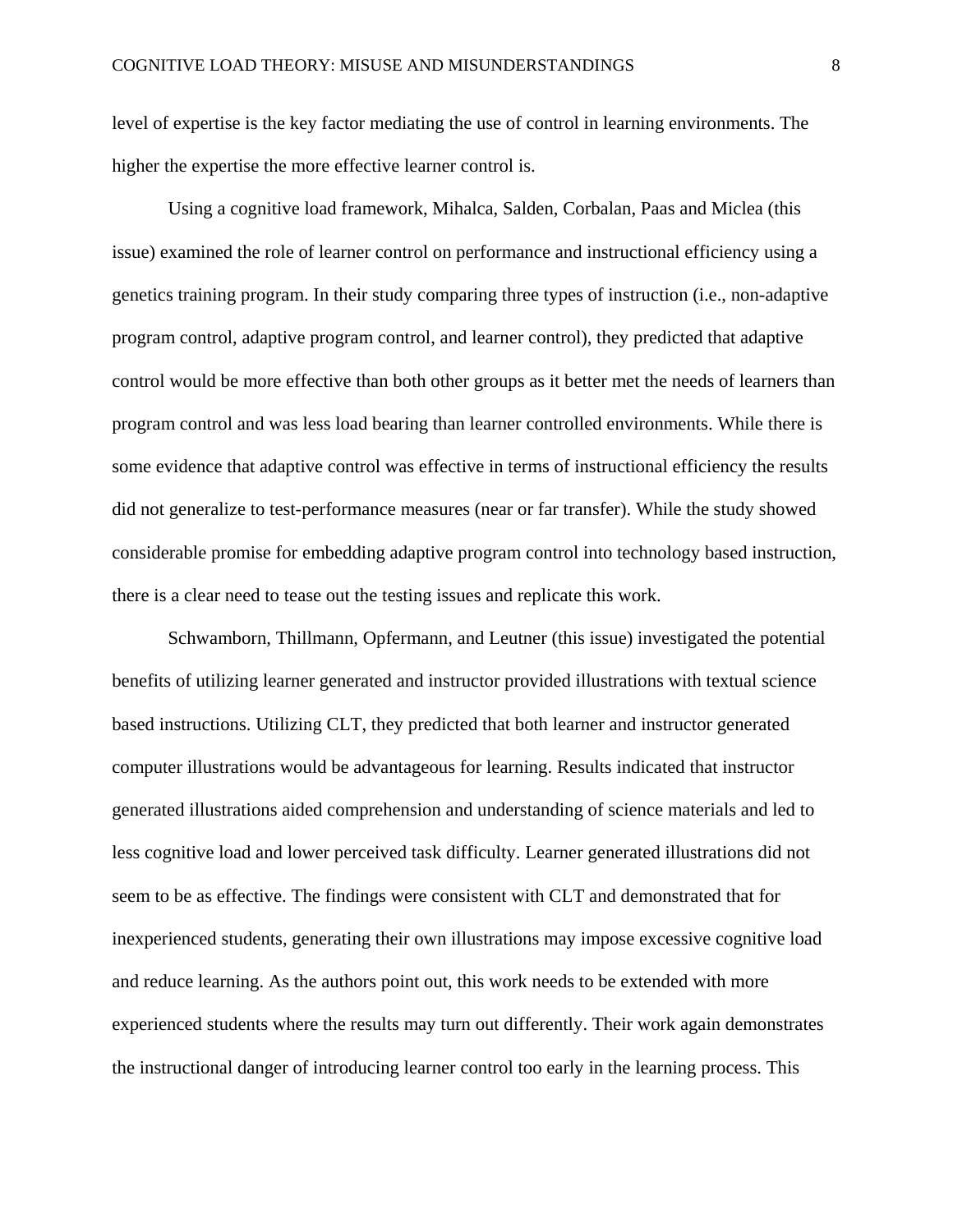work encountered some of the load measurement issues that were common to most papers in this issue that will be addressed elsewhere in the wider context of the special issue.

Corbalan, Kester and Van Merriënboer (this issue) provide a clear assessment of the research on learner control to date. The authors constructed a well-designed study to investigate the role of learner versus program control on surface versus structural features of genetics-based materials. Results indicated that students benefitted more from learner control when they could exercise that control over selecting tasks with different surface elements. The results extended to test performance, mental effort and instructional efficiency. The "added value" of learner control did not seem to extend to structural learner control conditions. This study provides yet more evidence-based guidelines on the circumstances under which learner control can be effective.

Wetzels, Kester and Van Merriënboer (this issue) examined the broader issue of activating prior knowledge in instructional settings. While CLT has focused on the role of prior knowledge in constructing learning environments, less work has been done on ensuring activation and utilization of learners' prior knowledge. The authors examined the role of mobilization and perspective-taking in activating prior knowledge. Both techniques can be regarded as "schema activators" in that they help build bridges with what we know and allow us to meaningfully link it to what we may be currently learning. Using biology instructions, the authors propose that mobilization would be more effective learning devices for learners with low prior knowledge while perspective-taking would be more effective for learners with high prior knowledge. As predicted, they found that the usefulness of schema activation was tempered by the prior knowledge of learners, with low knowledge learners benefiting more from mobilization and high prior knowledge learners from perspective taking. However, the expected findings only generalized to the learning phase and did not hold for transfer tasks. The authors suggest the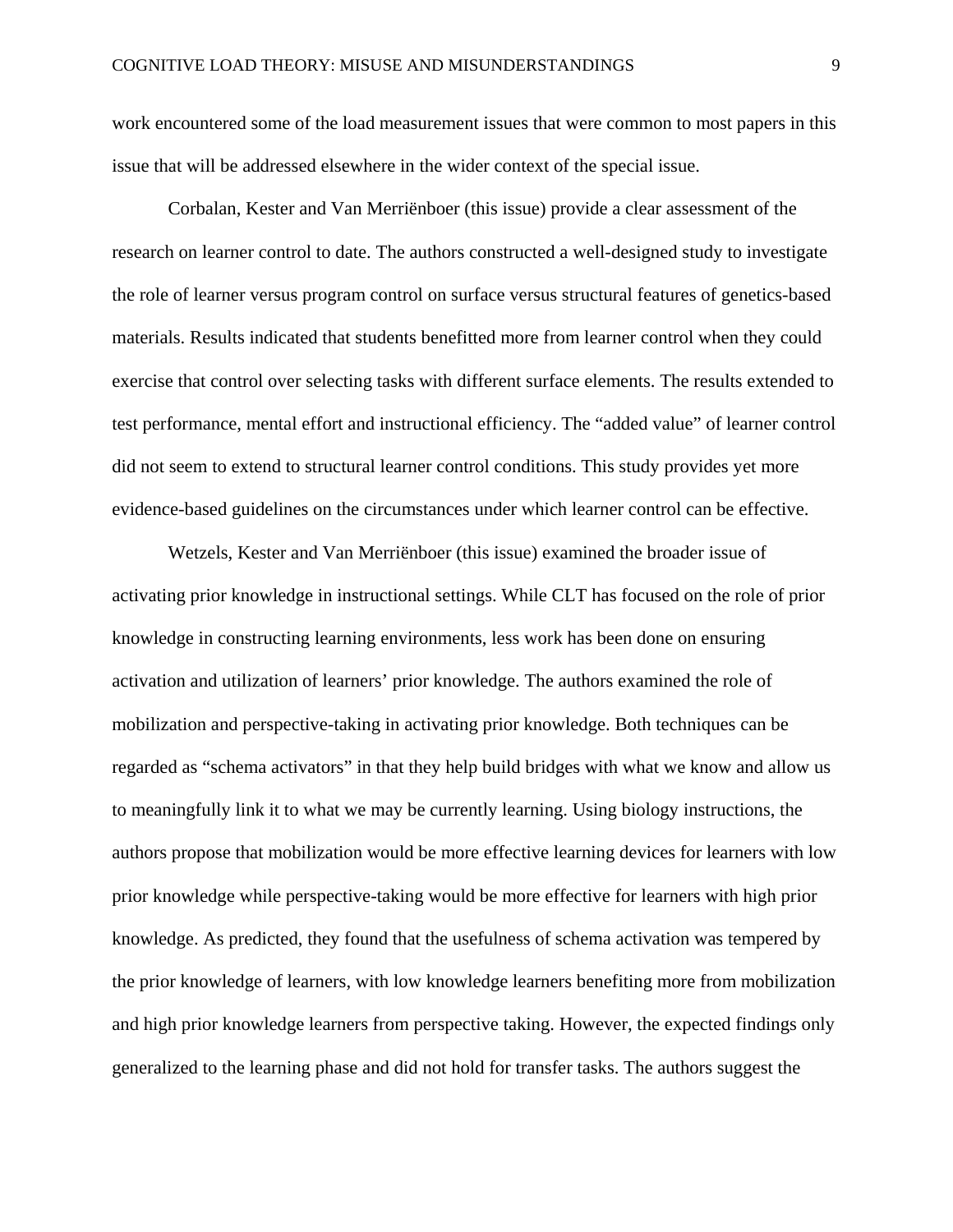need for future research into other possible schema activation techniques such as problem based discussions and self-explanations.

Zhang, Ayres and Chan (this issue) continued the innovative group research of F. Kirschner, Paas and Kirschner (2009a, b) and F. Kirschner, Paas and Kirschner (this issue) by further examining the role of group work from a cognitive load perspective using web design materials. As with the F. Kirschner et al. (this issue) research, the authors assert that collaborative learning will be more effective than individual learning when learning complex information. They utilized webpage design as the instructional domain because of its high level of complexity. In addition to a group versus individual comparison, the authors included two task conditions namely an open-ended task (group exercised their choice of web based design) and a closed task (where the group had no choice other than to design a personal web page). This study extends the F. Kirschner et al. (2009a, b; this issue) work by conducting the study under normal classroom and homework conditions. Results from the study confirmed the "group" effect but only for the open-ended task. As predicted, students working on open-ended tasks outperformed students working on predetermined tasks by the teacher. The findings of this work are significant as it not only indicates that the "group" effect may have a degree of robustness and generality not only across disciplines but may also be applicable to "real" educational settings.

# *Studies into Animation and Multimedia Instruction*

With the widespread availability and use of computers in teaching and learning has come a greater use of animation and multimedia. This increase may have positive effects but if not used judiciously and/or properly may lead to sub-optimal environments. For example, research has shown that under many conditions animations are not more effective than pages in a book (see Tversky, Morrison, & Betrancourt, 2002), and multimedia designs can be negatively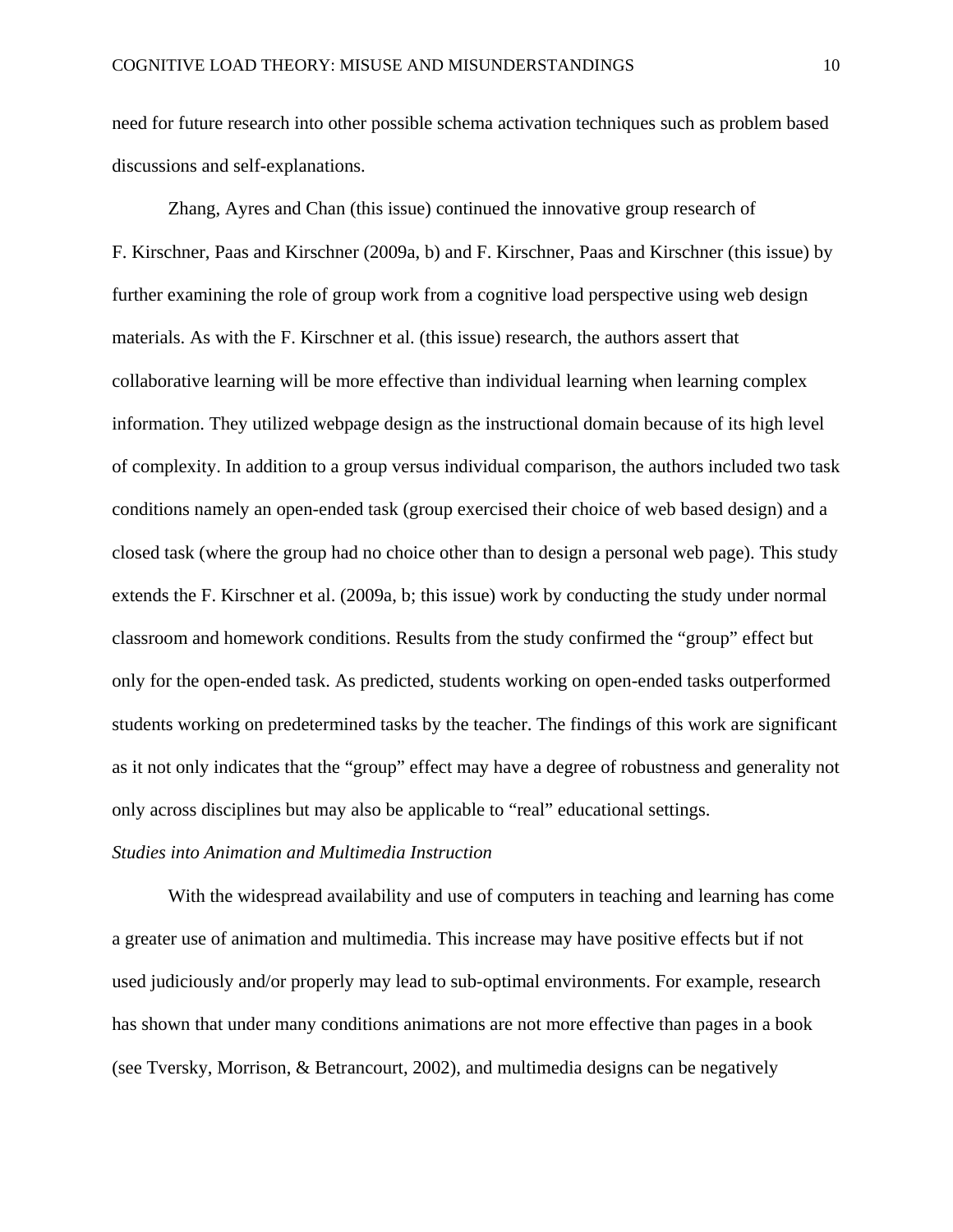impacted by split-attention (see Ayres & Sweller, 2005) or redundancy (see Chandler & Sweller, 1996). The articles in this section use CLT to continue our understanding of the factors influencing instructional animation and multimedia designs.

Amadieu, Mariné and Laimay (this issue) investigated the influence of cuing on animated instructions. A cuing strategy that zoomed in on each critical step of a dynamic system and hid irrelevant information was compared with an identical non-cued animation. Consistent with previous CLT research (see Sweller & Chandler, 1994), results indicated no significant effects for low element interactivity materials, other than improvements of test scores over learning repetitions. For high element interactivity materials there was a significant interaction in that the cuing group improved scores over repetitions, but the non-cued group did not. For a problem solving task which was only completed at the end of the final repetition, the cued group performed significantly better. The cognitive load measures provided similar patterns. No significant differences were found on the mental effort measure; however, a combined difficulty scale did reveal results. There was an interaction that showed that the cued group found the materials less difficult over the repetitions. Hence support can be found that the cued group experienced less cognitive load over the period of trials. As the authors argued, searching and extracting relevant elements within an animation could be considered an additional task and therefore can be considered as extraneous cognitive load and helpful to learning. The results generally support this position.

De Koning, Tabbers, Rikers, and Paas (this issue) also investigated cuing within instructional animations. In this study, the density of elements presented during the animation was varied, giving a 2 (cued vs. non-cued) x 2 (high vs. low speed) design. In the high-speed condition more elements had to be processed than in the low-speed condition. Comprehension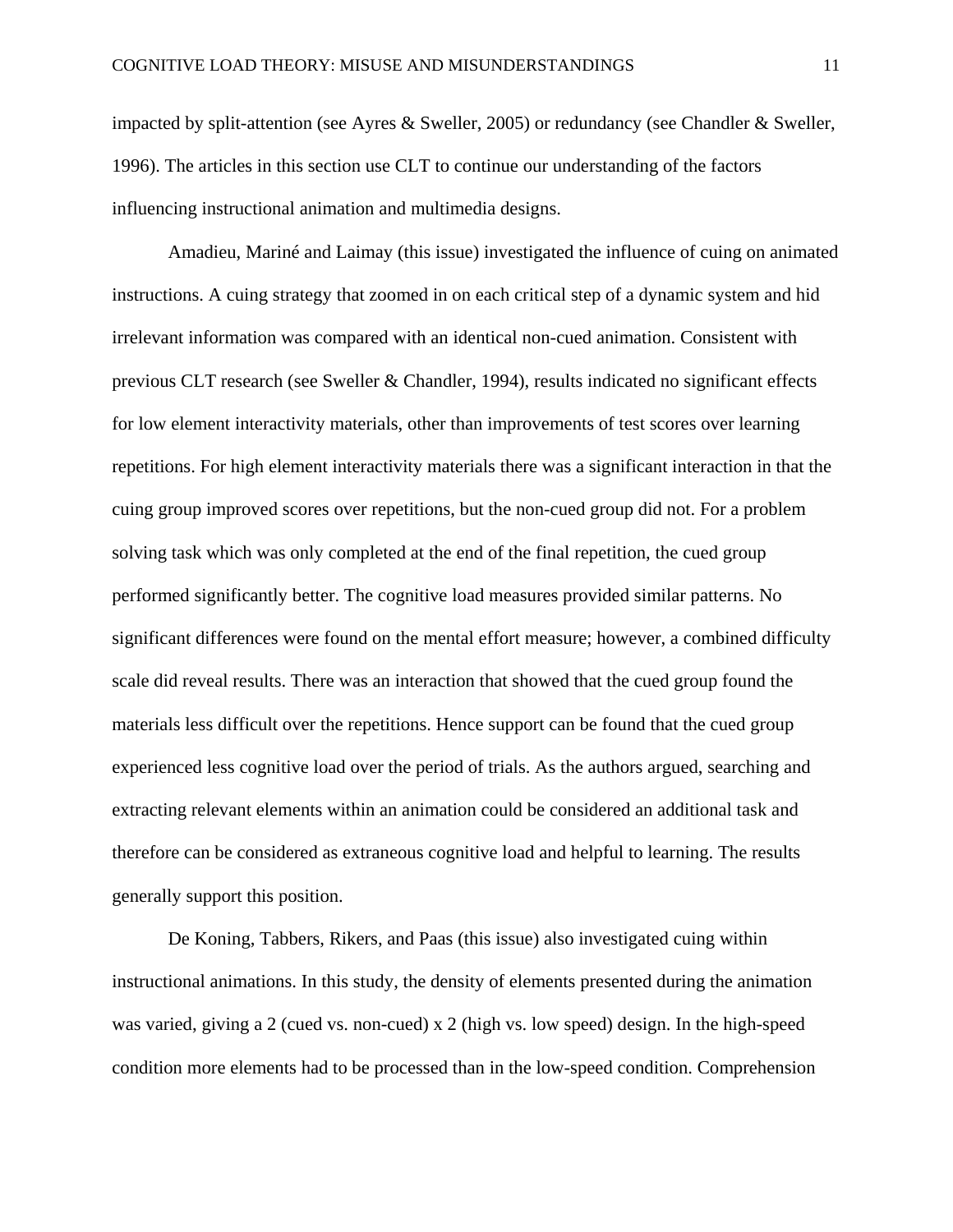and transfer tests were conducted and a single mental effort subjective measure was collected after each phase (i.e., instruction, comprehension and transfer). Results indicated no significant group differences or interactions on the test scores. For mental effort, one significant effect was found after instruction, in that less mental effort was reported when the animation was presented at high speed compared with low speed. Overall it can be concluded that varying the speed of the animation had no effect on learning outcomes. Although less mental effort was required in studying the higher-speed animation, performance data did not corroborate cognitive load measures. Interestingly, no cuing effect was found and as argued by the authors, may suggest that the cuing effect is not very robust.

Spanjers, Wouters, Van Gog and Van Merriënboer (this issue) investigated the effectiveness of segmentation in the context of the expertise reversal effect (see Kalyuga, Ayres, Chandler, & Sweller, 2003). Results indicated no interaction for learning outcomes, although learners in the segmented condition scored higher than those in the continuous condition. Significant interactions were found on the mental effort and efficiency measures. In both cases, the interactions were caused by low prior knowledge students benefiting from segmentation, whereas, for students with high prior knowledge segmenting made no difference. The finding that the usefulness of segmentation is in line with other research showing that instructional animations cause extraneous cognitive load and need some kind of compensatory mechanism that reduces this load (see Ayres & Paas, 2007a, b). However, this need for a buffer to the negative influence of animated design disappears for learners with expertise in the domain, as hypothesized it is likely that they are more able to cope with the transient information. Whereas test scores did not find an expertise reversal effect, measures of mental effect and efficiency did. Students with low prior knowledge invested less mental effort and performed more efficiently in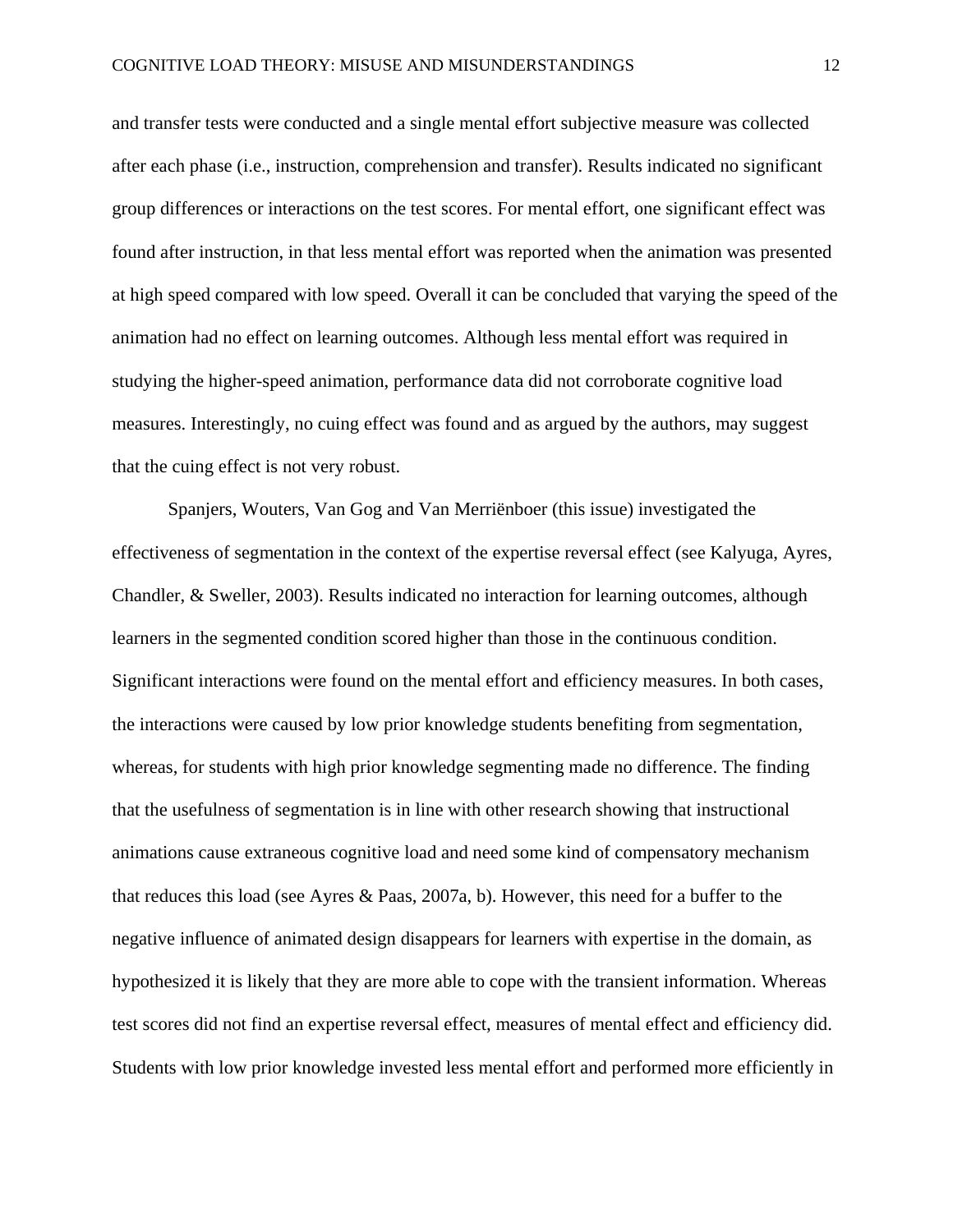the segmented format, indicating reduced cognitive load. Not obtaining the required interaction on test scores weakens the results to some degree, although learning more efficiency is an advantage (Van Gog & Paas, 2008).

Schmidt-Weigand and Scheiter (this issue) investigated the influence of high versus low spatial wording of text and the availability of an accompanying animation on learning. Results indicated no textual main effect for retention, transfer and visual learning tasks, but a significant advantage for groups who had the additional animations. Also, there was a significant interaction on retention and visual tests, where the animated design was most effective in conjunction with low spatial text. It should be noted that the means for the transfer scores were higher than the retention scores, suggesting that they may not have been a true test of transfer as claimed. For the cognitive load measures, the low spatial text groups reported higher overall cognitive load than the high spatial text groups. Moreover, cognitive load in the animated format was lower than in the non-animated format (all measures except germane load), but no significant interactions were identified. The results are clear in that additional animations led to superior learning with reduced cognitive load. Adding animations are particularly helpful for text that is considered less spatial in nature. However, the authors struggle to pinpoint the underlying reasons for the effect.

Kühl, Scheiter, Gerjets and Edelmann (this issue) investigated the effectiveness of animated instructions and the modality effect. In a 2 (animation vs. static) x 2 (spoken vs. written text) design students were required to learn about fish motion. On test scores, animations were shown to be superior to statics on the transfer measure only (no difference for factual knowledge or pictorial recall), and spoken text was superior to the written text for factual knowledge and pictorial recall (no difference on transfer). An extraneous load measure yielded a marginal effect for animation only (higher for statics) and a germane load measure found only a modality effect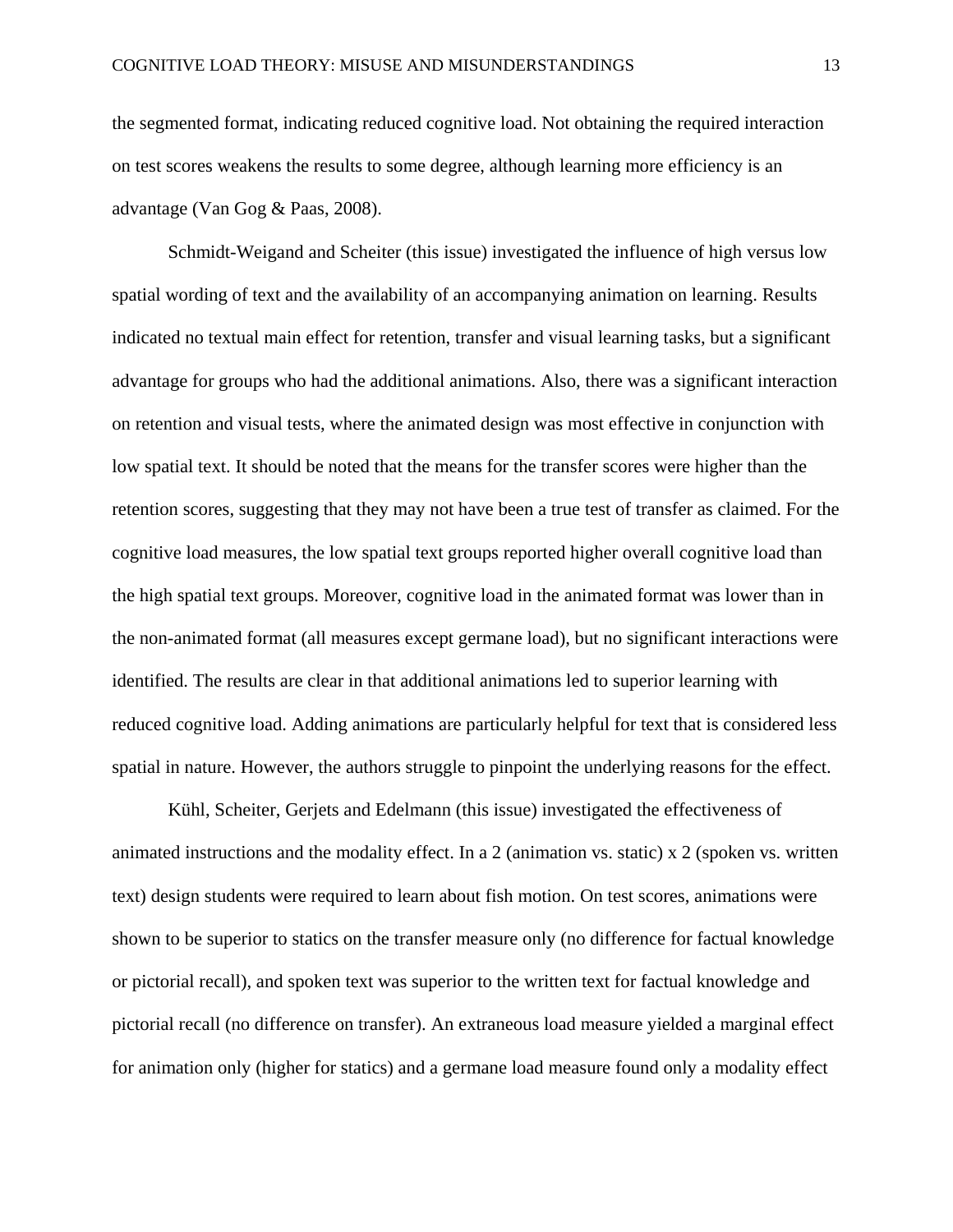(higher for static). These results were partially in line with what was expected, positive effects were found for both animation and a combination of spoken text and visualizations (modality effect). However, for each main effect only certain tests were decisive. The authors go to some lengths to explain why some tasks were more suitable than others; however, these without further evidence are speculative. Incorporating seductive details (interesting but irrelevant information) into learning environments has been common-place in education at all levels for decades, assumedly to motivate learners.

As reported by Park, Moreno, Seufert and Brunken (this issue), the field seemingly is split over their value. Considerable research has shown that seductive details have negative effects on learning while other research indicates that their inclusion has no effect. Park et al. (this issue) devised a clever cognitive load intervention to shed light into the division in the field. Specifically, by manipulating the modality effect (Ginns, 2005; Moreno & Mayer, 1999); Tindall-Ford, Chandler & Sweller, 1997), the authors examine the inclusion of seductive details with low and high cognitive load instructional formats. Using biology materials, they assert on the basis of their study that the inclusion of seductive details may be of use in low load learning environments when learners have sufficient additional processing capacity to process and make use of seductive details. Results from performance measures indicate some limited support for this. The authors assert that seductive details may indeed have an integral place in learning as motivator. As discussed with the work of F. Kirschner et al. (this issue), research that brings together arousal and motivation factors within cognitive processes will likely lead cognitive load research in the future. While the study reported by Park et al. (this issue) has potential there needs to be far more research on seductive details within a cognitive load framework before any firm conclusions at all can be made to their potential value. In addition, the authors failed to find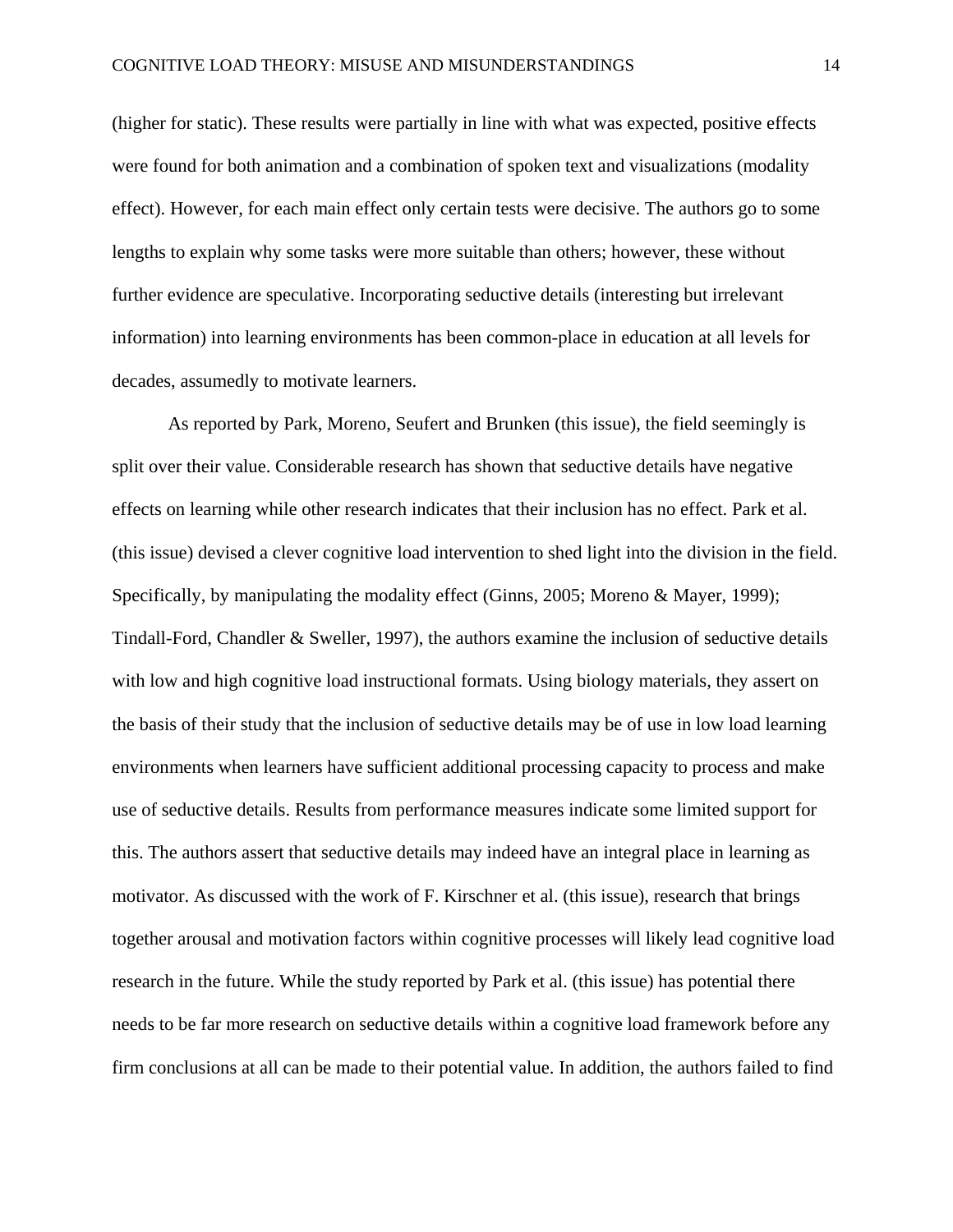any support in terms of cognitive load measures which leads them to question the usefulness of the additivity hypothesis of cognitive load theory. However, the results may just as likely be a measurement issue as the scale used in their study is yet another non-validated variation of the mental load scale (Paas, 1992) which is increasingly being identified in the field as being highly problematic (see Van Gog & Pass, 2008). Indeed, measuring mental load has become the single most problematic issue in cognitive load theory and will be discussed at greater length in the summation paper.

Lee and Kalyuga (this issue) investigated the redundancy and expertise reversal effects within a multimedia environment. Using a common practice in China of teaching the native language, pinyin was used to create a redundancy format. Because Chinese characters are difficult to learn, they are often supported by the use of pinyin, which is a phonic transcription system based on English. In this experiment, pinyin was positioned above Chinese sentences that the participants were required to learn, and therefore as both forms of language say the same thing there is the potential for redundancy. Full pinyin, partial pinyin or no-pinyin was used to create three different treatments. In a 3 x 2 design two groups of learners (high or low prior knowledge) were differentiated by prior knowledge tests. Results indicated no significant differences on sentence comprehension or recognition of characters, but a significant interaction for pronunciation. For low prior knowledge students, no group differences were found but for students with higher prior knowledge, the partial pinyin strategy was superior to the no pinyin format. No redundancy effects were found. These results are interesting for a number of reasons. Firstly, if there was a true effect here, then the widespread use of pinyin characters may have some educational limitations. Secondly, the expertise reversal effect found here is in itself unusual, in that the main effect of the treatment was found for higher ability students. In most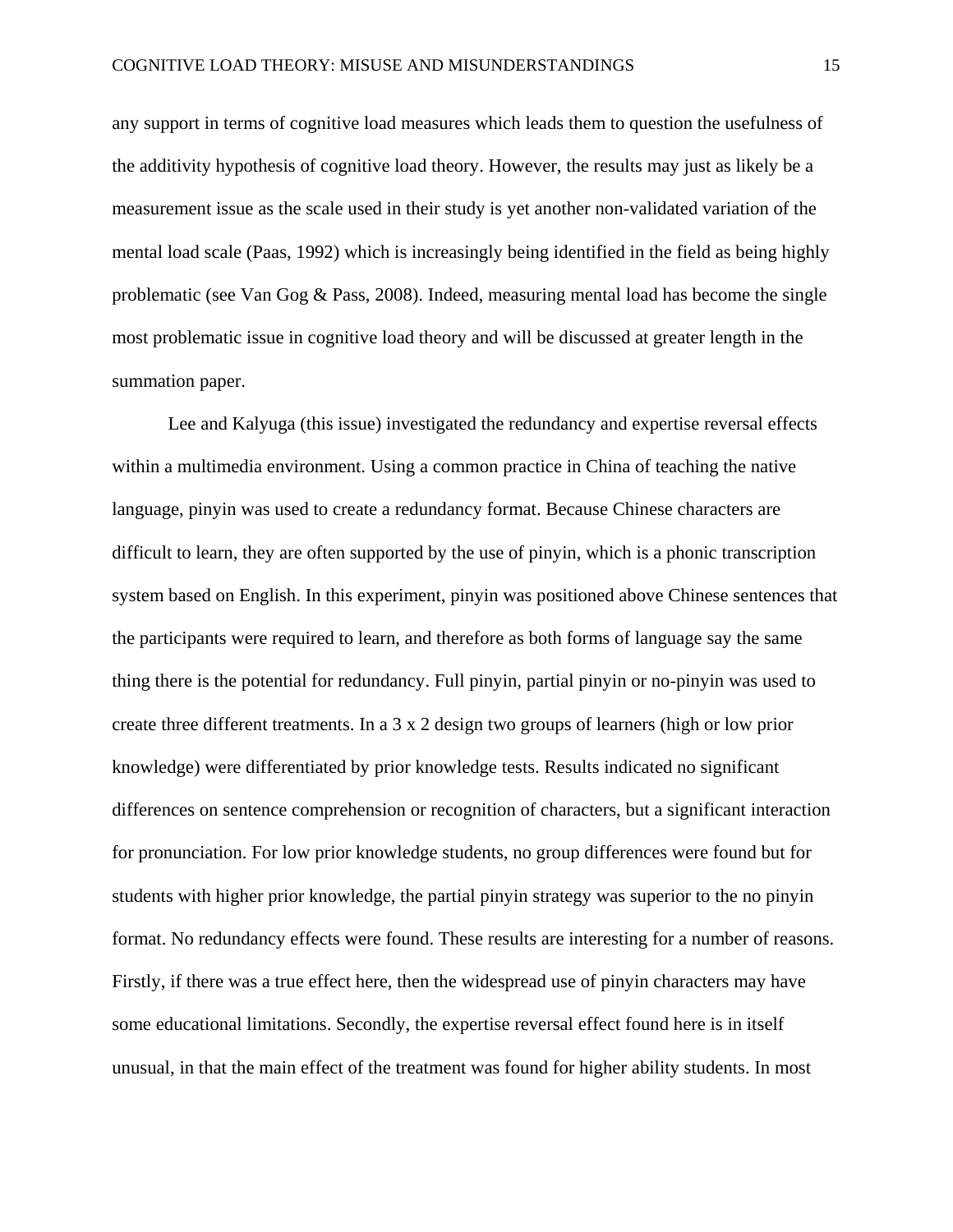reported cases of expertise reversal, the effect disappears for high ability students (for a summary, see Kalyuga et al., 2003). To explain these results, the authors argue that it may be due to high intrinsic cognitive load experienced by low knowledge learners in particular, or that the redundant components are sufficiently short to not interfere too much with working memory processing. However, further experiments are needed to pinpoint the underlying answer.

#### Conclusions

It all sounds so simple. Cognitive load – the amount of *mental effort* that a learner expends - is based upon human cognitive architecture which consists of a severely limited working memory with partly independent processing units for visual/spatial and auditory/verbal information, which interacts with a comparatively unlimited long-term memory (Sweller, 1988). According to Paas, Tuovinen, Tabbers, and Van Gerven (2003), mental effort is "the aspect of cognitive load that refers to the cognitive capacity that is actually allocated to accommodate the demands imposed by the task; thus, it can be considered to reflect the actual cognitive load" (p. 64). Cognitive load is caused by, or maybe we should say dependent upon, the number of novel elements in learning materials that need to be kept in working (i.e., short-term) memory and the degree of interaction between those novel elements. The problem or task has a certain amount of cognitive load that is *intrinsic* to the task itself and which is affected by the expertise of the learner. In addition to the load intrinsic to the task, the way the learning task is presented and thus the way one learns and/or carries out the task also brings along a certain amount of cognitive load with it. If that load is facilitative of and/or functional for learning, then the load is considered to be *germane* for learning; if that load does not promote or advance learning, then the load is considered to be *extraneous* for learning. The goal of research on cognitive load is not necessarily minimizing cognitive load during learning, but optimizing it for learning. This means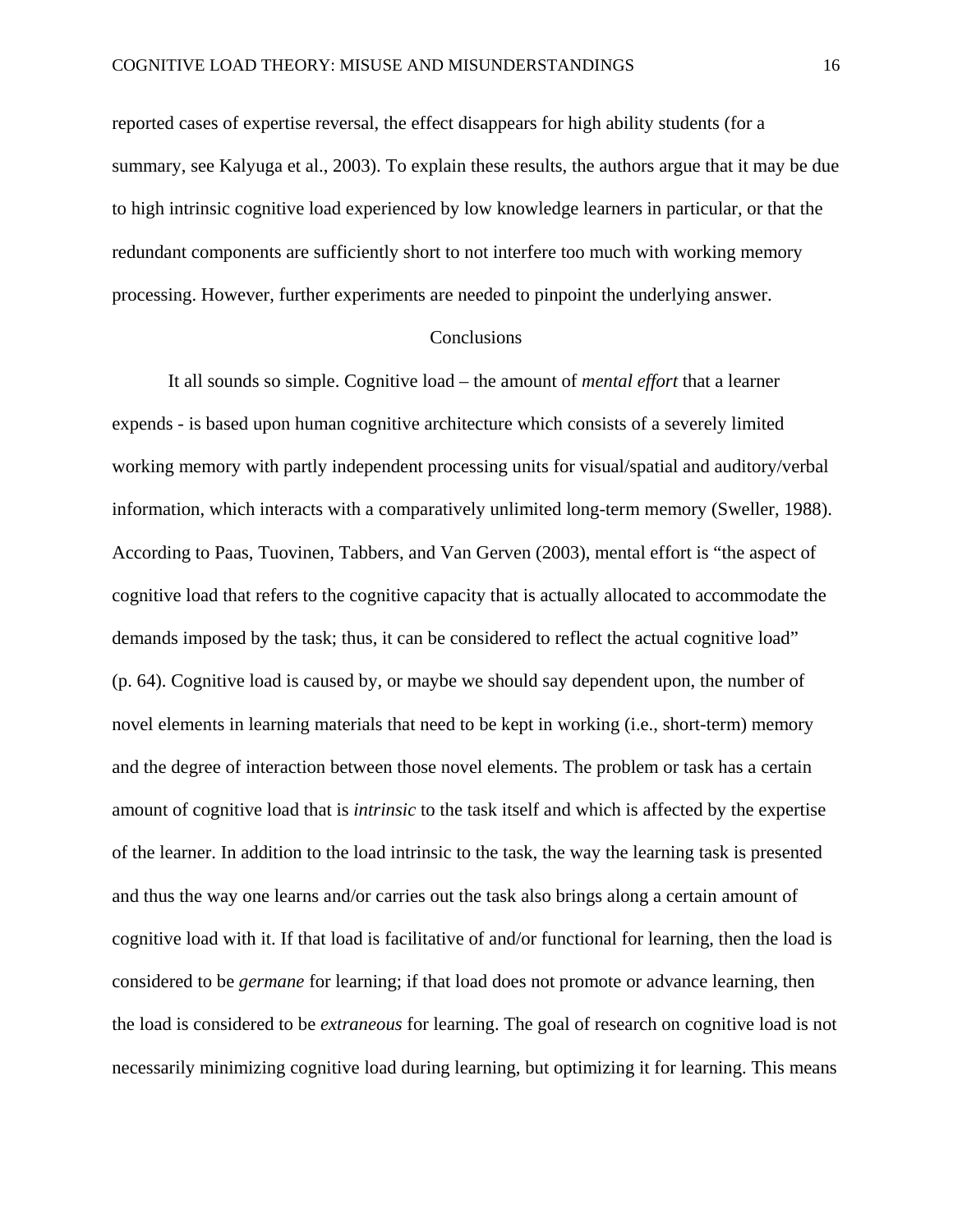making sure that (1) instructional design keeps extraneous load to a minimum, (2) any load incurred by an instructional design is germane in nature, and (3) the correlation between total cognitive load and learning is optimized. Piece of cake, right?

Unfortunately this is not the case. In many recent presentations and journal articles and even in the articles within this special issue we see many good things evolving, but also a number of problems associated with *optimizing cognitive load*. Designing instructional experiments is not simple, because of the many complex factors that interact.

By observing the techniques of controlled randomized experiments hypotheses can be directly tested; however, there are at times confounding variables like prior-knowledge, element interactivity and redundancy, which are difficult to control, making it difficult to generate significant effects, or isolate the underlying factors. It is quite a struggle controlling variables and explaining the underlying factors in terms of the different types of cognitive load present. This is often made more confusing because of unsatisfactory attempts to coincide cognitive load measures with performance effects. Some articles in this collection have experienced such difficulties as the following conclusions indicate.

# *Good Aspects of the Special Issue*

A very positive aspect of the papers in this collection is that the fundamentals of experimental psychology have been closely adhered to in that the papers are well conceived and theoretically driven, and most importantly nearly all are randomly controlled studies. Unlike much educational research, actual learning outcomes are measured instead of just perceptions or opinions of learning. Indeed, the abandonment of carefully designed randomized controlled studies in much educational research over recent years demonstrates just how difficult designing this important research can be.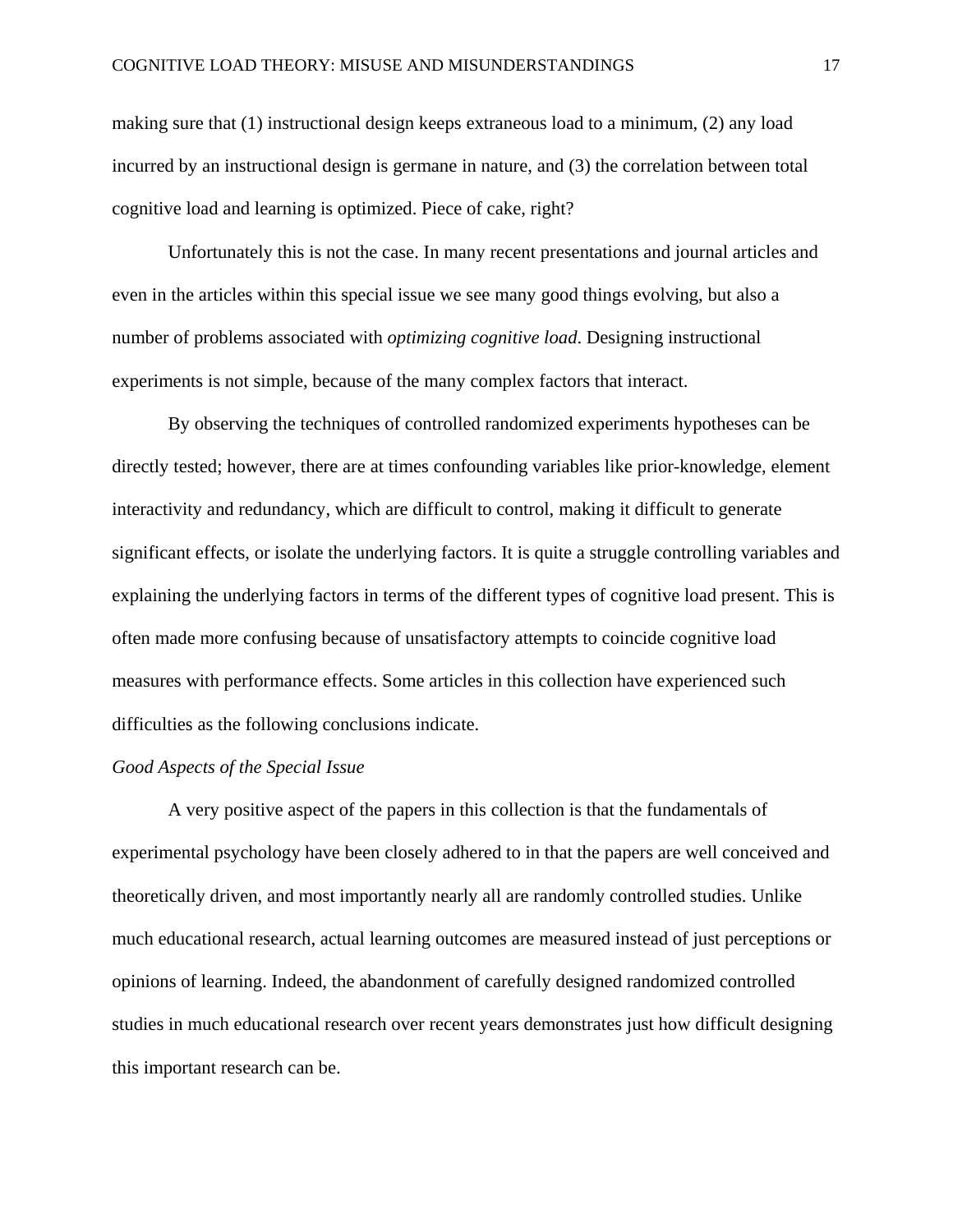Furthermore, our knowledge of the field has been advanced in a number of directions, including some highly innovate work, as the following concluding summary illustrates.

Much research in the field of educational psychology has restricted itself to simple learning environments. The studies dealing with *complex learning environments* have successfully made the move to real learning in real complex settings. Schwonke et al. (this issue) has advanced out knowledge as to how support and guidance (Van Merriënboer & Kirschner, 2007) can successfully be faded to adapt to the learning needs and expertise levels of learners. Kalyuga and Hanham (this issue) showed that transfer can be significantly enhanced by helping learners develop generalized schemata in which the new, to be acquired, knowledge can be flexibly assimilated and later used.

A second very important contribution is the expansion of cognitive load theory. CLT, and the instructional interventions which it has spawned, has often been seen as all encompassing and universal. Berthold et al. (this issue) as well as F. Kirschner et al. (this issue) have shown that is not necessarily the case. Berthold et al. showed that the use of an often employed intervention – explanation prompts – while positively affecting some learning might lead to so much extraneous load that other learning is impeded; the *double-edged sword*. F. Kirschner et al. illustrated that it is possible to attribute at least some of the presumed cognitive effects usually ascribed to CLT may also involve motivational and affective factors.

The studies in *learner control and choice* section unearthed some positive findings about learner control and choice. Corbalan et al. (this issue) found that students could benefit from learner control when they had control over task selection. Similarly Zhang et al. (this issue) found that task selection, a preference for open-ended task rather than system selected tasks, led to increased learning in a collaborative setting. Like most research into CLT effects, levels of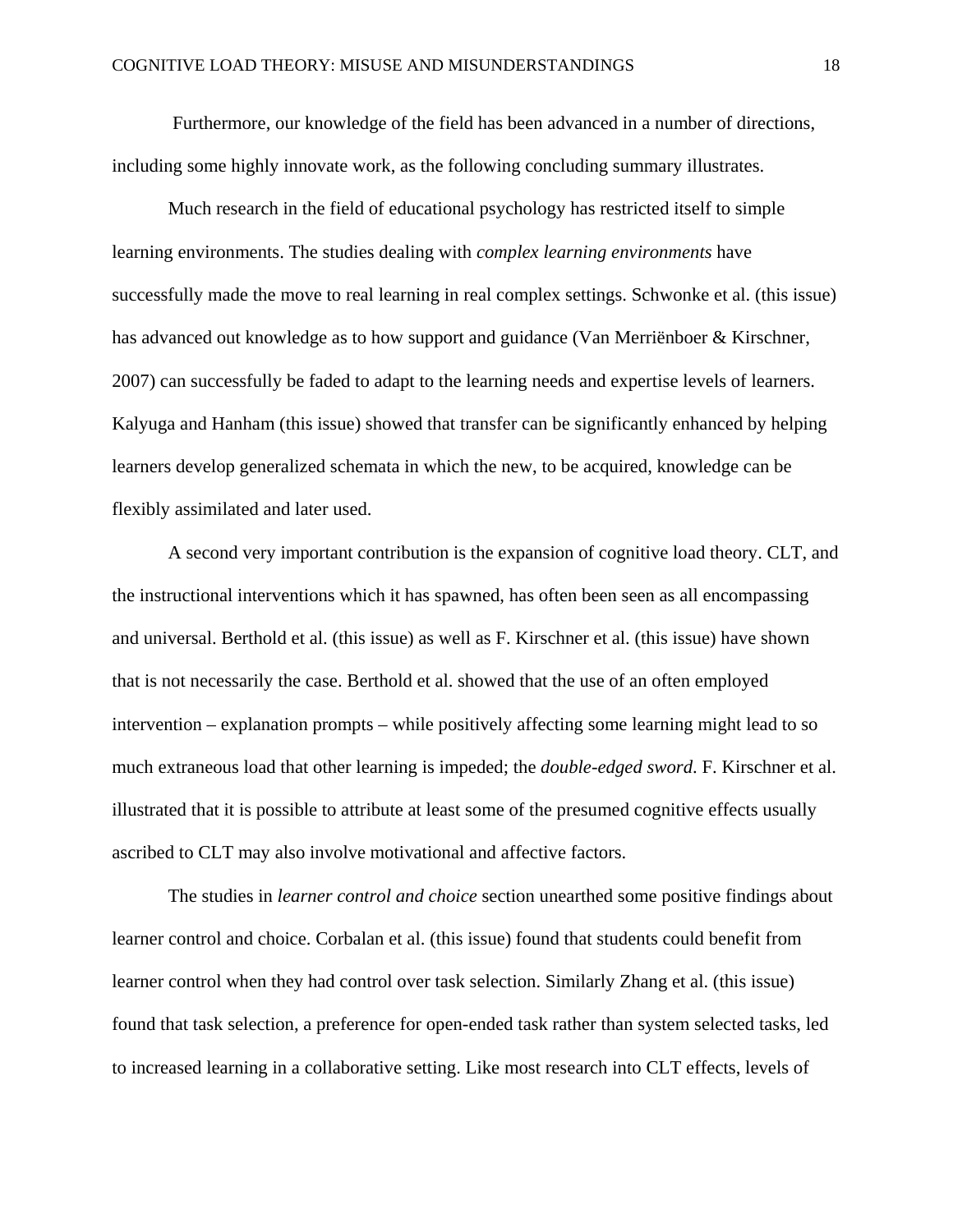prior knowledge were found to be an important moderating variable. Mihaca et al. (this issue) found evidence that adaptive program training could be effective by catering to students' individual prior knowledge. Wetzels et al. (this issue) found that low-knowledge learners could benefit most from mobilization techniques while high-knowledge learners benefitted most from perspective taking in schema activation strategies. However, Schwamborn et al. (this issue) found that asking inexperienced learners to generate their own illustrations in learning about a scientific concept was ineffective compared with instructor provided illustrations.

The studies on *animation and multimedia learning* have added to our knowledge of this field. Amadieu et al. (this issue) collected evidence suggesting that cuing can be effective as it is more likely to lead to stronger growth over learning cycles than non-cued animations, and enhances problem solving, particularly for materials high in element interactivity. However, de Koning et al. (this issue) found that cuing may lack robustness and dependent upon on particular conditions. Schmidt-Weigand and Scheiter (this issue) showed that animations could be successfully used in conjunction with textual information; however best results were achieved if the text information was low in spatial wording. There has been much research comparing animations with static representations, with mixed results (see Tverskey et al., 2002). Kühl et al. (this issue) found that animations could be more effective than statics when learning about fish movement. They also found a multimedia effect in that spoken text was superior to written text. Some new knowledge was also found concerning the segmentation of animation. Previous research (e.g., Mayer & Chandler, 2001), has found segmenting to be effective, but the findings of Spanjers et al. (this issue) suggest that perhaps only students with low levels of prior knowledge benefit most from this strategy. Lee and Kalyuga (this issue) also found an expertise reversal effect (see Kalyuga et al., 2003), in that high knowledge Chinese learners benefited from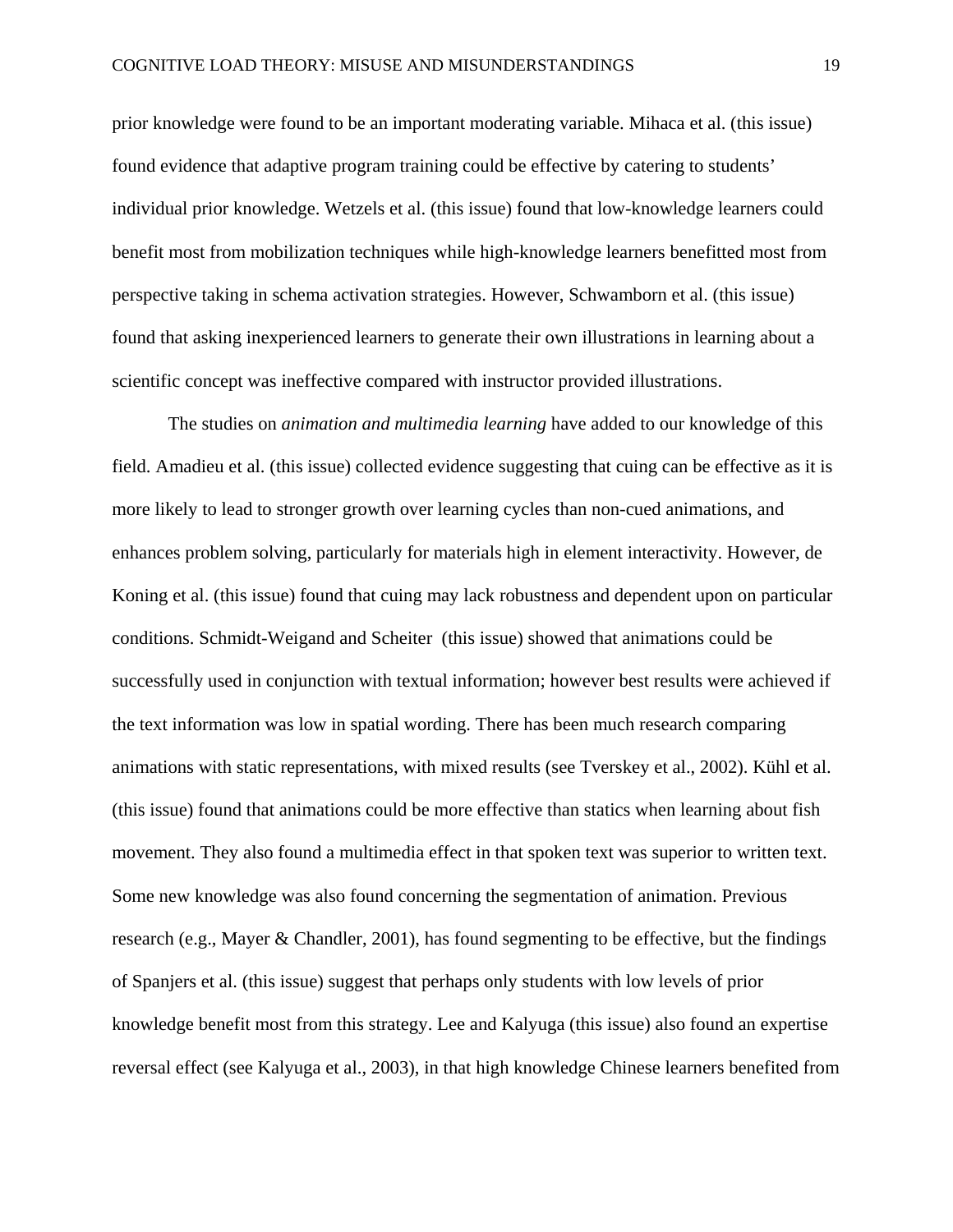the additional use of pinyin information, even though it was considered redundant. This result is unusual in that in most cases of the expertise reversal effect, differences tend to be found in low knowledge learners only. Finally, Park et al. (this issue) widened the research into the multimedia effect by demonstrating that seductive details can be used effectively in conjunction with spoken text (narrative).

## *Bad Aspects of the Special Issue*

Whereas many positives can be found in the studies conducted, there are also some less positive aspects. A dominant theme to emerge throughout the contributions is that some effects were found that could not be explained by the authors. Often these were unexpected, or involved conflicting information. Many measures of performance were often collected in these studies, for example recall, factual information, near and far transfer, which on the surface represent good research. However, this was often a double-edged sword as effects were often found on some measures, but not others, and these differences could often not be satisfactory explained and/or the explanations given were highly speculative. Furthermore, different measures of cognitive load (discussed in more detail in the next section) were also collected, that either were not helpful or presented direct conflicts. Whereas authors sometimes provided good and/or plausible reasons for unexpected or conflicting results, and suggested further research, many unresolved issues were left hanging. This situation may bring into doubt the worthiness of many single study experiments. When serious questions need to be answered the tried and trusted way is to complete further experiments and experimentally resolve such issues. It may be advisable to conduct follow up experiments when obvious discrepancies occur and to draw conclusions not matched by the actual findings. Carefully designed follow up studies have been the cornerstone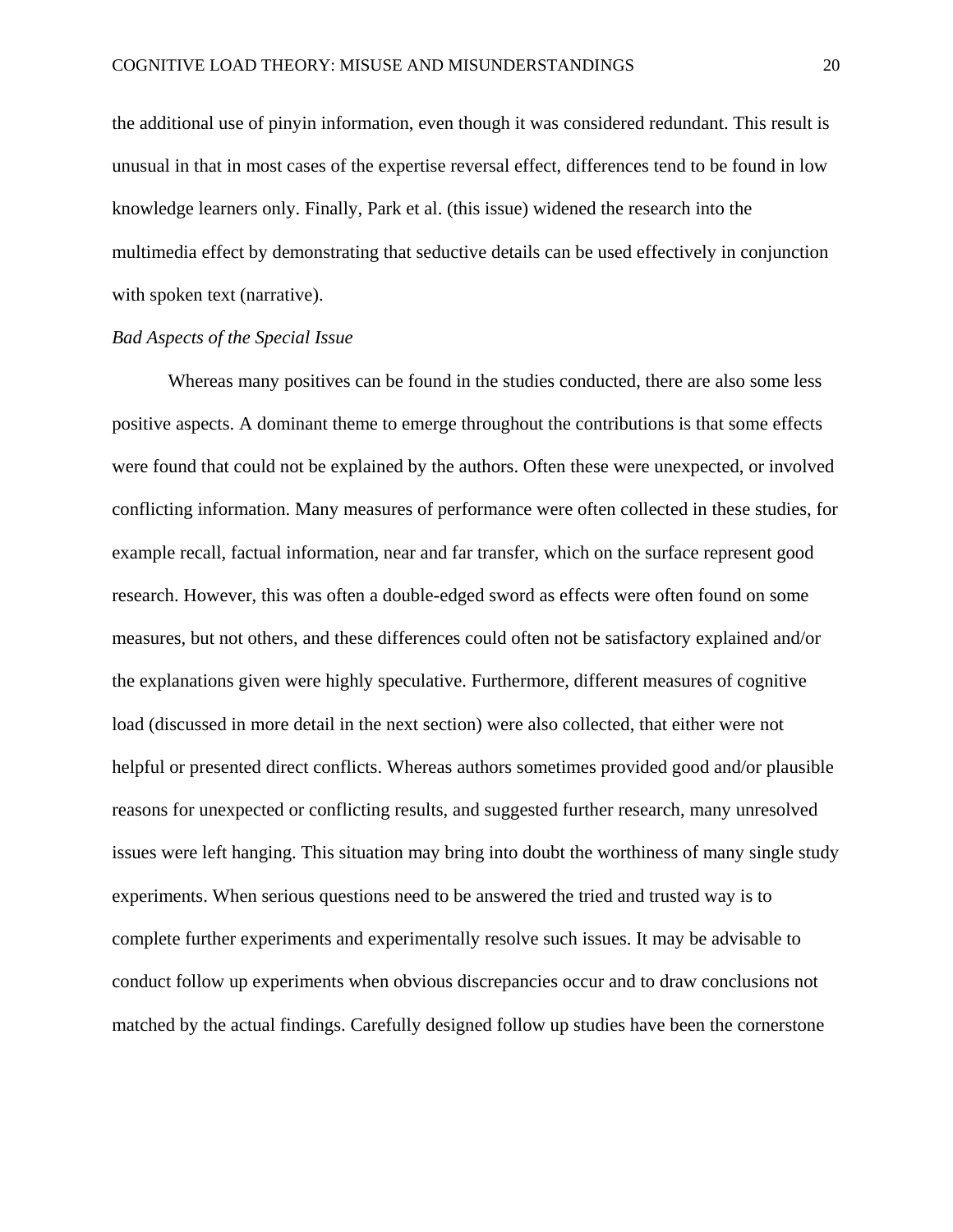of cognitive load research for two decades and it may be time for future research to return to this strong base.

Finally, we note a tendency of some of the researchers to grasp at what could be called the "marginally significant" or "trend" straws. Failing to find significant results, non-significant results are presented and sometimes even exposed to post-hoc analyses which actually may not be carried out on non-significant main effects.

### *Ugly Aspects of the Special Issue*

Since the early development of CLT there has been a need for measures of cognitive load. Claiming specific effects are caused by increases in cognitive load fits the theory but without independent measures, is a circular argument. Whereas classical dual-task methodologies for monitoring working memory differences have been applied (see Chandler & Sweller, 1996; Sweller, 1988), they may be somewhat limited for studies that involve complex instructional designs. For many years the subjective measure of cognitive load, a mental effort scale, developed by Paas (1992), and a difficulty scale (see Cerpa, Chandler & Sweller, 1996) have been used successfully, without too much controversy. However, with the conceptualization of three different types of load into intrinsic, extraneous and germane (Sweller et al., 1998), there has been a greater need for individual measures to support theoretical arguments based on different types of load (see Ayres, 2006). To some extent this has become the holy grail of CLT research. We seriously doubt whether this is possible. Researchers have certainly tried to develop new scales, based on more precise wording of difficulty or mental effort linked to an aspect of the learning process, but with little success. As discussed by Van Gog and Paas (2008), there have been considerable discrepancies in the wording of cognitive load measures, when they are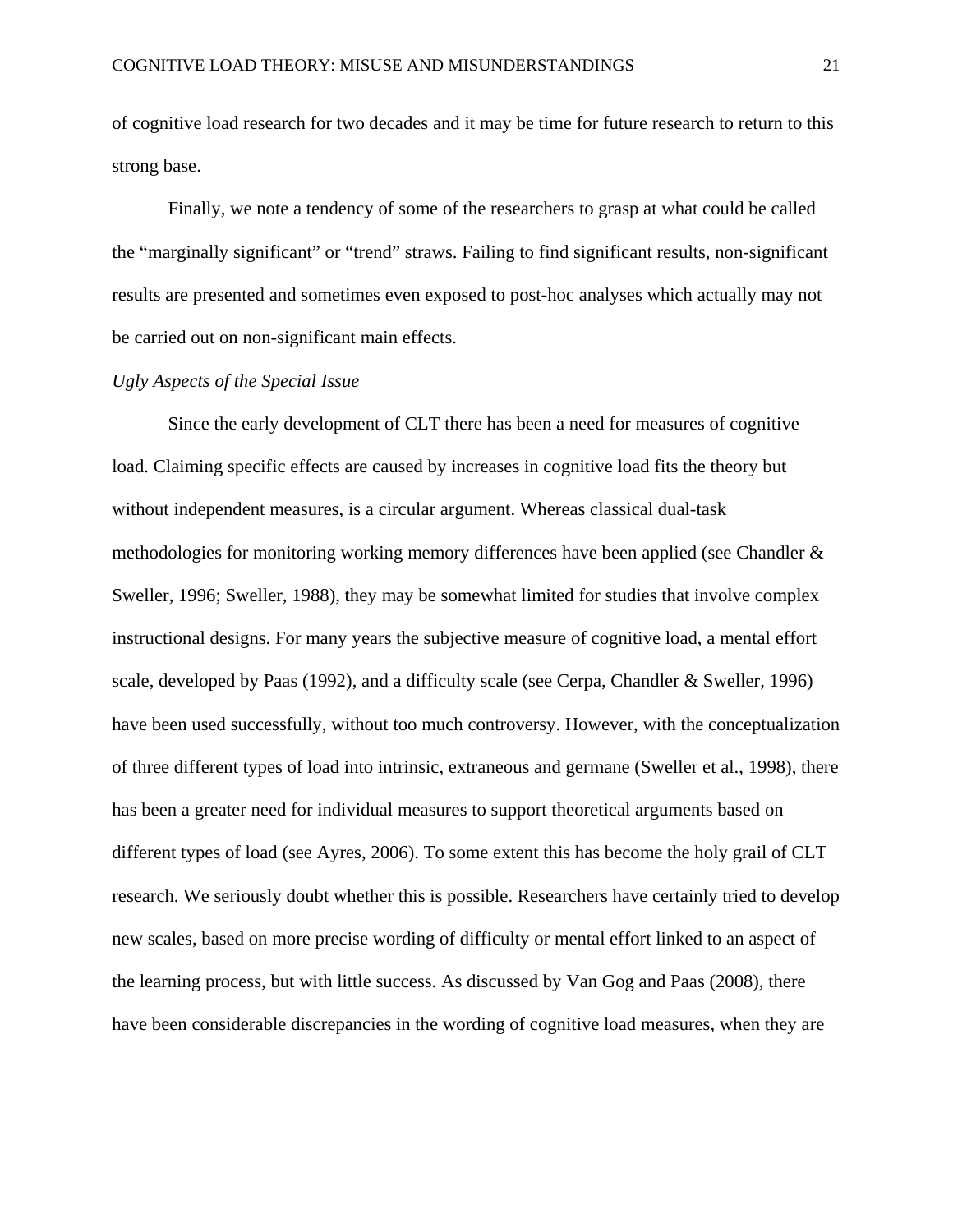collected, and how efficiency is used. The studies in this special issue reflect this somewhat chaotic state, and from our perspective we consider it the *ugly* side of CLT research.

It is clear from simple examination of these studies that there are number of issues associated with cognitive load measures. Often performance test results do not correlate with the subjective measures. There may be one significant effect (either performance or load) but not both, and occasionally they conflict each other or the underpinning theoretical argument. Inevitably, attempts to measure more than one type, fails as either they are highly correlated or inconsistent. Sometimes researchers do not report individual measures and simply group them together under the umbrella of overall cognitive load. In other words, measuring cognitive load has become highly problematical.

To sum up, the papers in this special issue have some excellent aspects to them. They are theory driven and generally use randomized designs in controlled settings. They have extended our knowledge of the field and added some exciting new directions to cognitive load theory, particularly collaboration, user-control and learning in complex environments. There are however some problematical issues; namely an over-reliance on single experiment studies often leaving unexplained and conflicting results, and ineffective uses of cognitive load measures.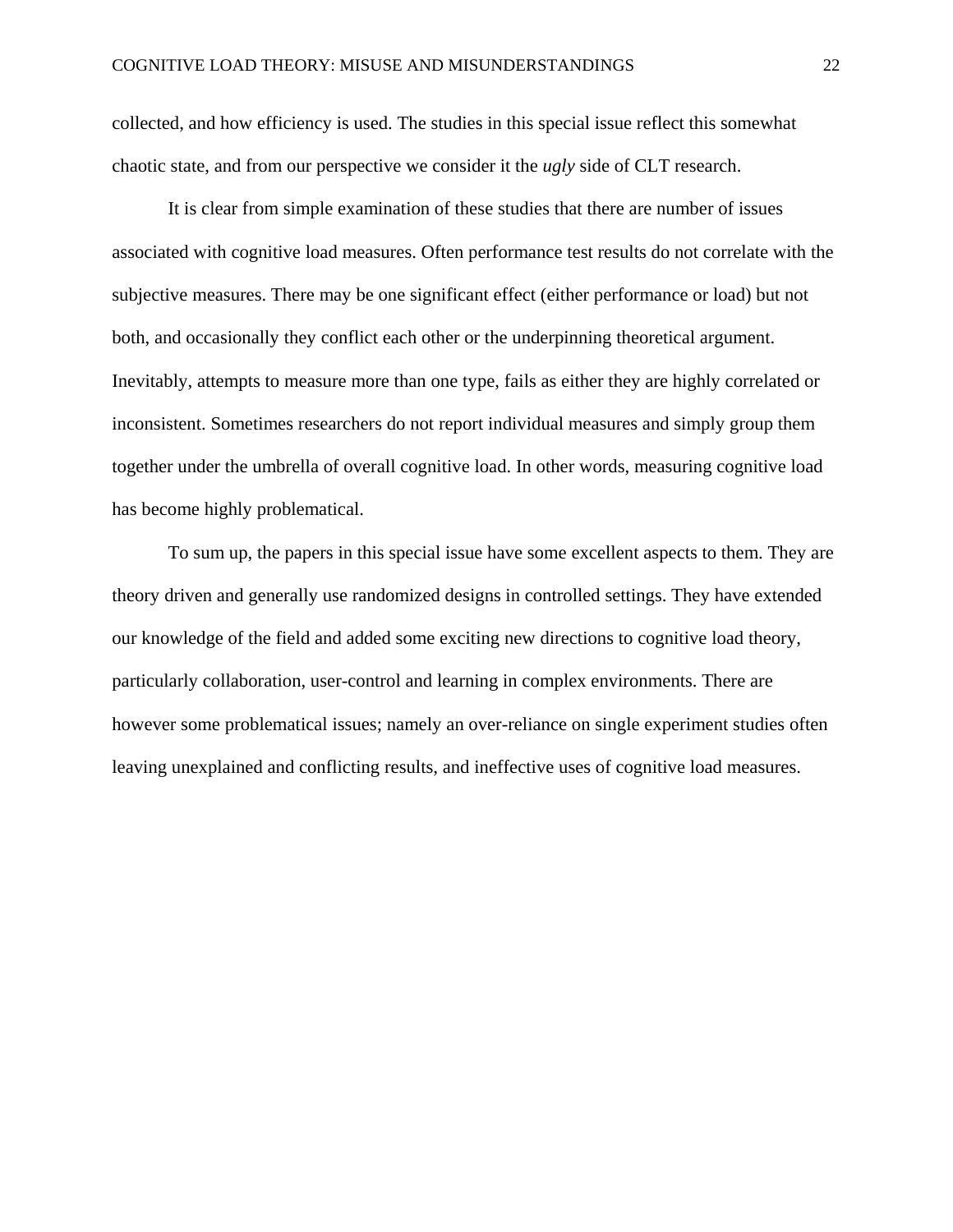#### References

- Amadieu, F., Mariné, C., & Laimay, C. (this issue). The attention-guiding effect and cognitive load in the comprehension of animations. Computers in Human Behavior, xx, xxx-xxx
- Ayres, P. (2006). Using subjective measures to detect variations of intrinsic cognitive load within problems. *Learning and Instruction, 16*, 389-400.
- Ayres, P. & Sweller, J. (2005). The split-attention principle in multimedia learning. In R.E. Mayer (Ed.), *The Cambridge Handbook of Multimedia Learning* (pp. 135-146). New York: Cambridge University Press.
- Ayres, P. & Paas, F. (2007a). Making instructional animations more effective: A cognitive load approach. *Applied Cognitive Psychology, 21*, 695-700.
- Ayres, P., & Paas, F. (2007b). Can the cognitive load approach make instructional animations more effective? *Applied Cognitive Psychology, 6*, 811-820.
- Bassok, M., & Holyoak, K. J. (1993). Pragmatic knowledge and conceptual structure: Determinants of transfer between quantitative domains. In D. K. Detterman & R. J. Sternberg (Eds.), *Transfer on trial: Intelligence, cognition, and instruction* (pp. 68-98). Norwood, NJ: Ablex.
- Berthold, K., Röder, H., Knörzer, D., Kessler, W., & Renkl, A. (this issue). The double-edged effects of explanation prompts. *Computers in Human Behavior, xx*, xxx-xxx
- Cerpa, N., Chandler, P., & Sweller, J. (1996). Some conditions under which integrated computerbased training software can facilitate learning. *Journal of Educational Computing Research, 15*, 345-367.
- Chandler, P., & Sweller, J. (1996). Cognitive load while learning to use a computer program. *Applied Cognitive Psychology, 10*, 151-170.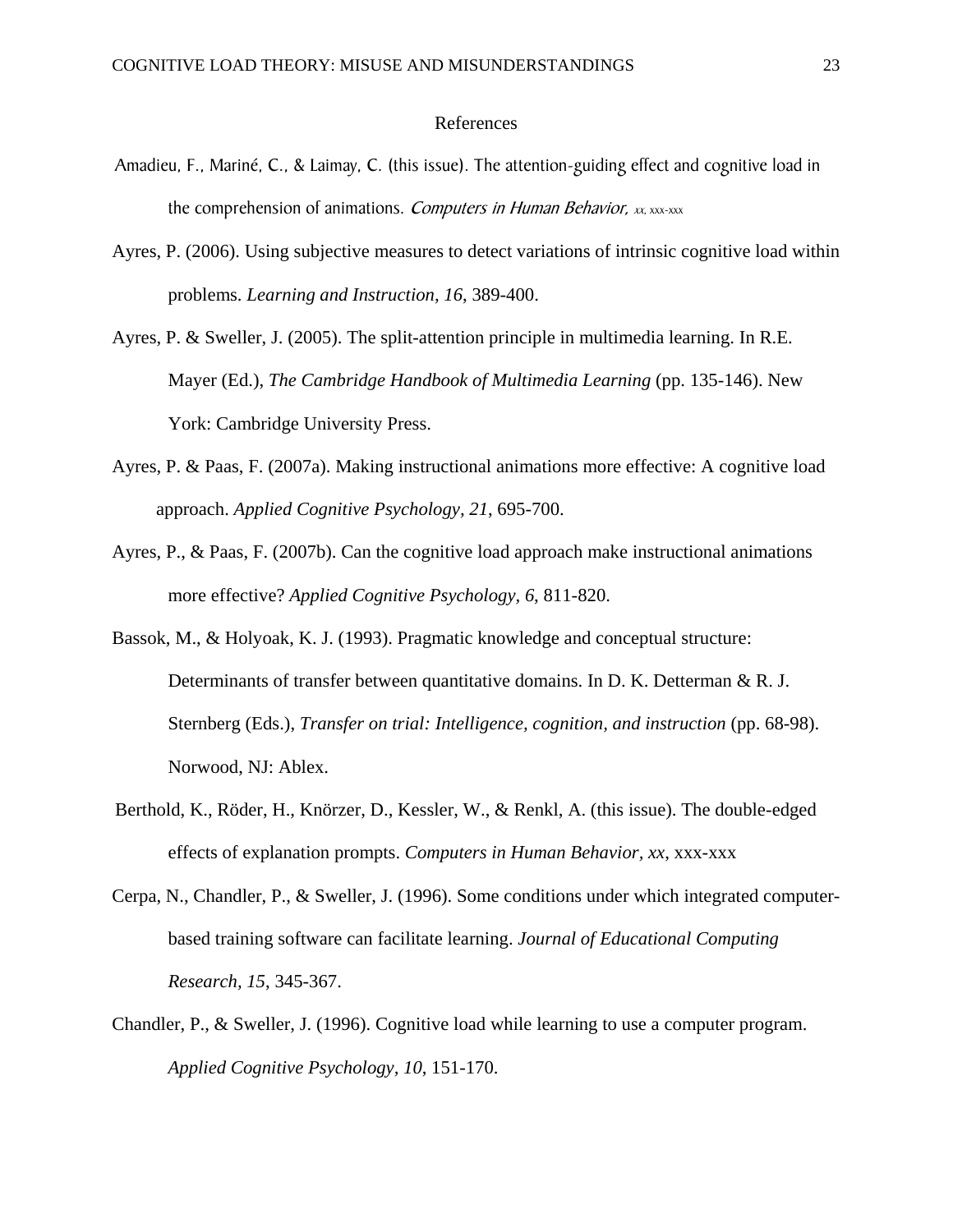- Corbalan, G., Kester, L., & Van Merriënboer, J. J G. (this issue). Learner-controlled selection of tasks with different surface and structural features: Effects on transfer and efficiency. *Computers in Human Behavior, xx*, xxx-xxx
- Craik, F. I. M., & Lockhart, P. (1072). Levels of processing: A framework for memory research. *Journal of Verbal Learning and Verbal Behavior, 11*, 671-684.
- De Koning, B. B., Tabbers, H. K., Rikers, R. M. J. P., & Paas, F. (2007). Attention cueing as a means to enhance learning from an animation. *Applied Cognitive Psychology, 21*, 731- 746.
- De Koning, B. B., Tabbers, H. K., Rikers, R. M. J. P., & Paas, F. (this issue). Attention cueing in an instructional animation: The role of presentation speed. *Computers in Human Behavior, xx*, xxx-xxx
- Ginns, P. (2005). Meta-analysis of the modality effect. *Learning and Instruction, 15*, 313-331.
- Hanham, J., & McCormick, J. (2009). Group work in schools with close friends and acquaintances: Linking self-processes with group processes. *Learning and Instruction, 19*, 214-227.
- Kalyuga, S., Ayres, P., Chandler, P., & Sweller, J. (2003). The expertise reversal effect. *Educational Psychologist, 38*, 23-31.
- Kalyuga, S., Chandler, P. & Sweller, J. (1998). Levels of expertise and instructional design. *Human Factors, 40*, 1-17.
- Kalyuga, S., & Hanham, J. (this issue). Instructing in generalized knowledge structures to develop flexible problem solving skills. *Computers in Human Behavior, xx*, xxx-xxx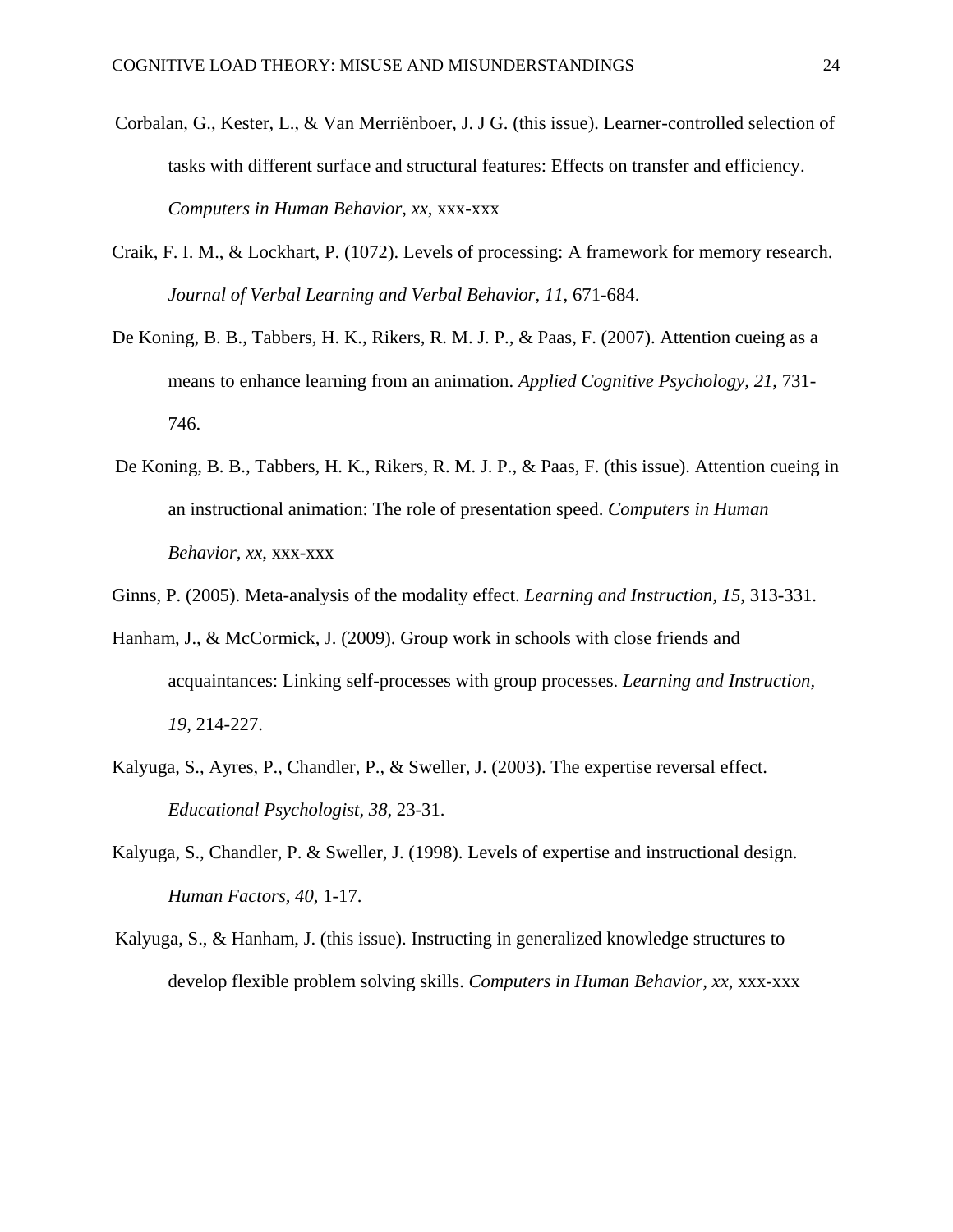- Kalyuga, S., & Sweller, J. (2005). Rapid dynamic assessment of expertise to improve the efficiency of adaptive e-learning. *Educational Technology Research and Development, 53*, 83-93.
- Katz, I. & Assor, A. (2007). When Choice motivates and when it does not. E*ducational Psychology Review, 19*, 429-442.
- Kirschner, F., Paas, F., & Kirschner, P. A. (2009a). A cognitive load approach to collaborative learning: United brains for complex tasks. *Educational Psychology Review, 21*, 31-42.
- Kirschner, F., Paas, F., & Kirschner, P. A. (2009b). Individual and group-based learning from complex cognitive tasks: Effects on retention and transfer efficiency. *Computers in Human Behavior, 25*, 306-314.
- Kirschner, F., Paas, F., Kirschner, P. A. (this issue). Superiority of collaborative learning with complex tasks: A research note on an alternative affective explanation. *Computers in Human Behavior,xx, xx-xx.*
- Kirschner, P. A., Sweller , J., & Clark, R. E. (2006). Why minimal guidance during instruction does not work: An analysis of the failure of constructivist, discovery, problem-based, experiential, and inquiry-based teaching. *Educational Psychologist, 46*, 75-86.
- Koedinger, K. R., & Aleven, V. (2007). Exploring the assistance dilemma in experiments with Cognitive Tutors. *Educational Psychology Review, 19*, 239-264.
- Kopcha, T. J., & Sullivan, H. (2007). Self-presentation bias in surveys of teachers' educational technology practices. *Educational Technology Research and Development, 55*, 627–646.
- Kühl, T., Scheiter, K., Gerjets, P., & Edelmann, J. (this issue). The influence of text modality on learning with static and dynamic visualizations. *Computers in Human Behavior, xx*, xxxxxx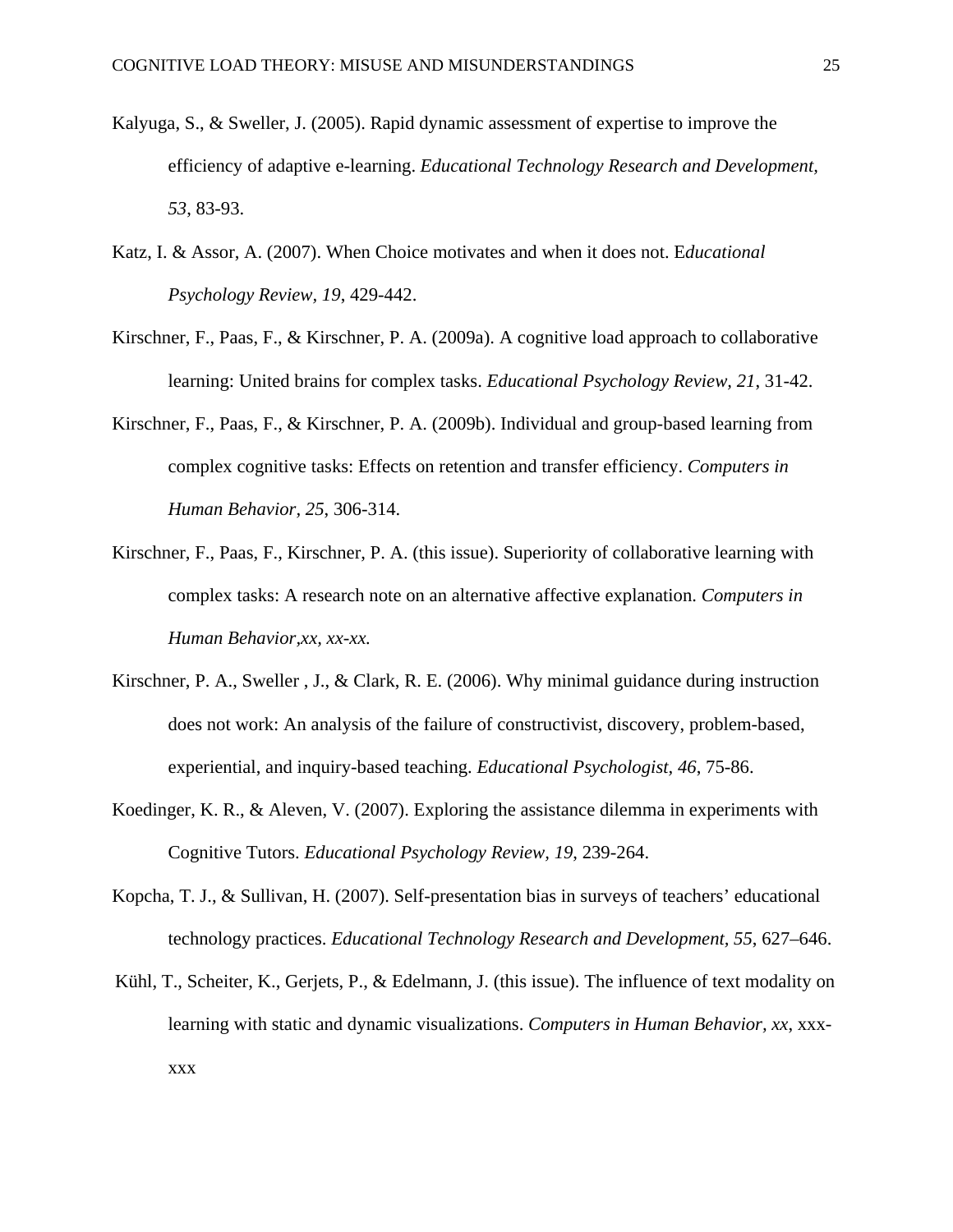- Lee, C. H., & Kalyuga, S. (this issue). Effectiveness of on-screen pinyin in learning chinese: An expertise reversal for multimedia redundancy effect. *Computers in Human Behavior, xx*, xxx-xxx
- Mayer, R. E., & Chandler, P. (2001). When learning is just a click away: Does simple user interaction foster deeper understanding of multimedia messages? *Journal of Educational Psychology, 93*, 390-397.
- Mihalca, L., Salden, R. J. C. M, Corbalan, G., Paas, F., & Miclea, M. (this issue). Effectiveness of cognitive-load based adaptive instruction in genetics education. *Computers in Human Behavior, xx*, xxx-xxx
- Moreno, R., & Mayer, R. E. (1999). Cognitive principles of multimedia learning: The role of modality and contiguity. J*ournal of Educational Psychology, 91*, 358-368.
- Paas, F. (1992). Training strategies for attaining transfer of problem-solving skill in statistics: A cognitive-load approach. *Journal of Educational Psychology, 84*, 429-434.
- Paas, F., Tuovinen, J. E., Tabbers, H., & van Gerven, P. (2003). Cognitive load measurement as a means to advance cognitive load theory. *Educational Psychologist, 38*, 63-71.
- Park, B., Moreno, R., Seufert, T., & Brünken, R. (this issue). Does cognitive load moderate the seductive details effect? A multimedia study. *Computers in Human Behavior, xx*, xxxxxx
- Schmidt-Weigand, F., & Scheiter, K. (this issue). The role of spatial descriptions in learning from multimedia. *Computers in Human Behavior, xx*, xxx-xxx
- Schwamborn, A., Thillmann, H., Opfermann, M. & Leutner, D. (this issue). Cognitive load and instructionally supported learning with provided and learner-generated visualizations. *Computers in Human Behavior, xx*, xxx-xxx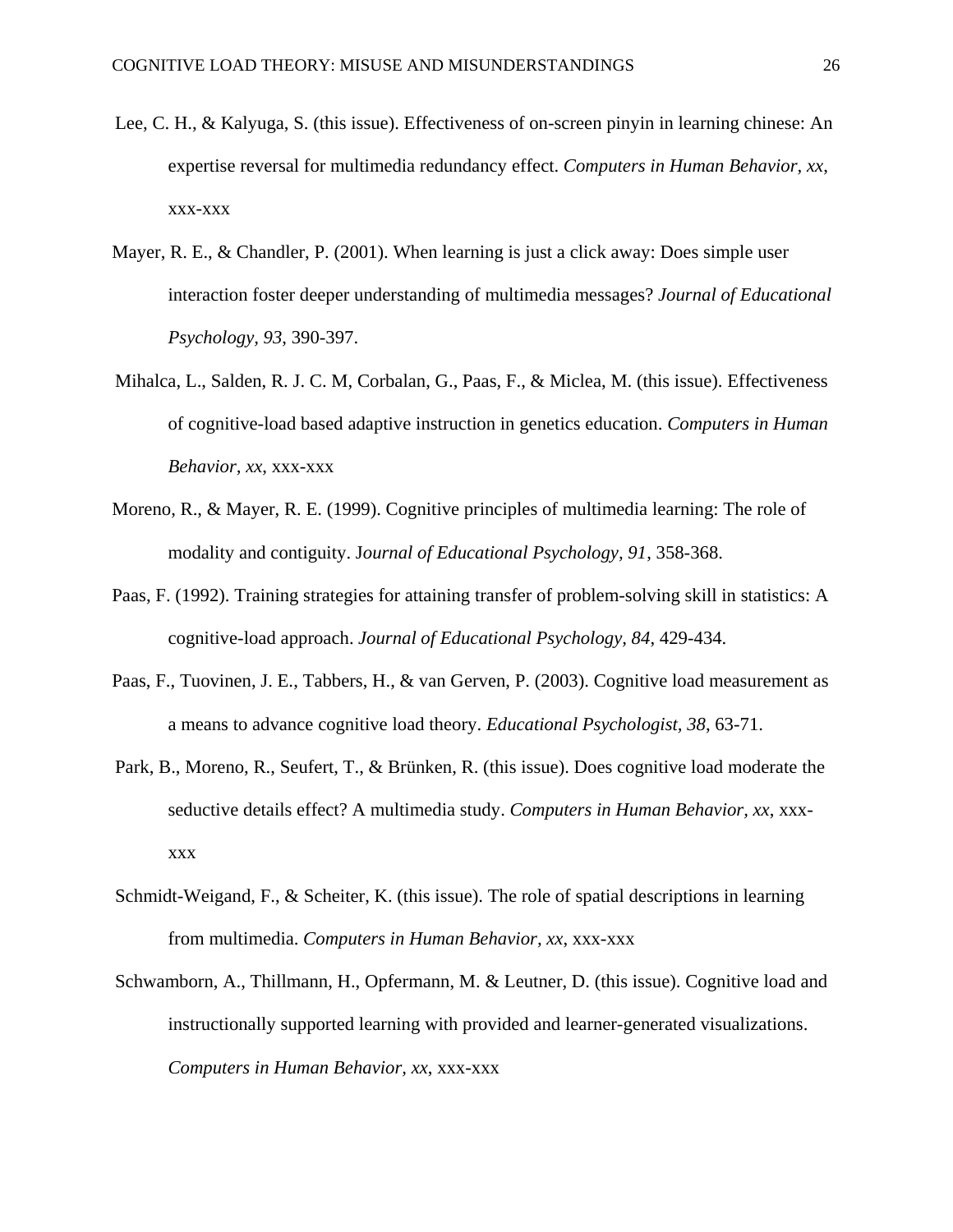- Schwonke, R., Renkl, A., Salden, R. J. C. M, & Aleven, V. (this issue). Effects of different ratios of worked solution steps and problem solving opportunities on cognitive load and learning outcomes. *Computers in Human Behavior, xx*, xxx-xxx
- Spanjers, I. A. E., Wouters, P., Van Gog, T., & Van Merriënboer, J. J. G. (this issue). An expertise reversal effect of segmentation in learning from animated worked-out examples. *Computers in Human Behavior, xx*, xxx-xxx
- Sweller, J. (1988). Cognitive load during problem solving: Effects on learning. *Cognitive Science, 12*, 257-285.
- Sweller, J. (1999). *Instructional design in technical areas*. Camberwell, Australia: ACER Press.
- Sweller, J. (2006). The worked example effect and human cognition. *Learning and Instruction, 16*, 165–169.
- Sweller, J., & Chandler, P. (1994) Why some material is difficult to learn. *Cognition & Instruction, 12*, 185-233.
- Sweller, J., Van Merriënboer, J. J. G., & Paas, F. (1998). Cognitive architecture and instructional design. *Educational Psychology Review, 10*, 251-296.
- Tindall-Ford, S., Chandler, P., & Sweller, J. (1997). When two sensory modes are better than one. *Journal of Experimental Psychology: Applied, 3*, 257-287.
- Tversky, B., Morrison, J. B., & Betrancourt, M. (2002). Animation: Can it facilitate? *International Journal of Human-Computer Studies, 57,* 247-262.
- Van Gog, T. & Paas, F. (2008). Instructional efficiency: Revisiting the original construct in educational research. *Educational Psychologist, 43*, 16-26.